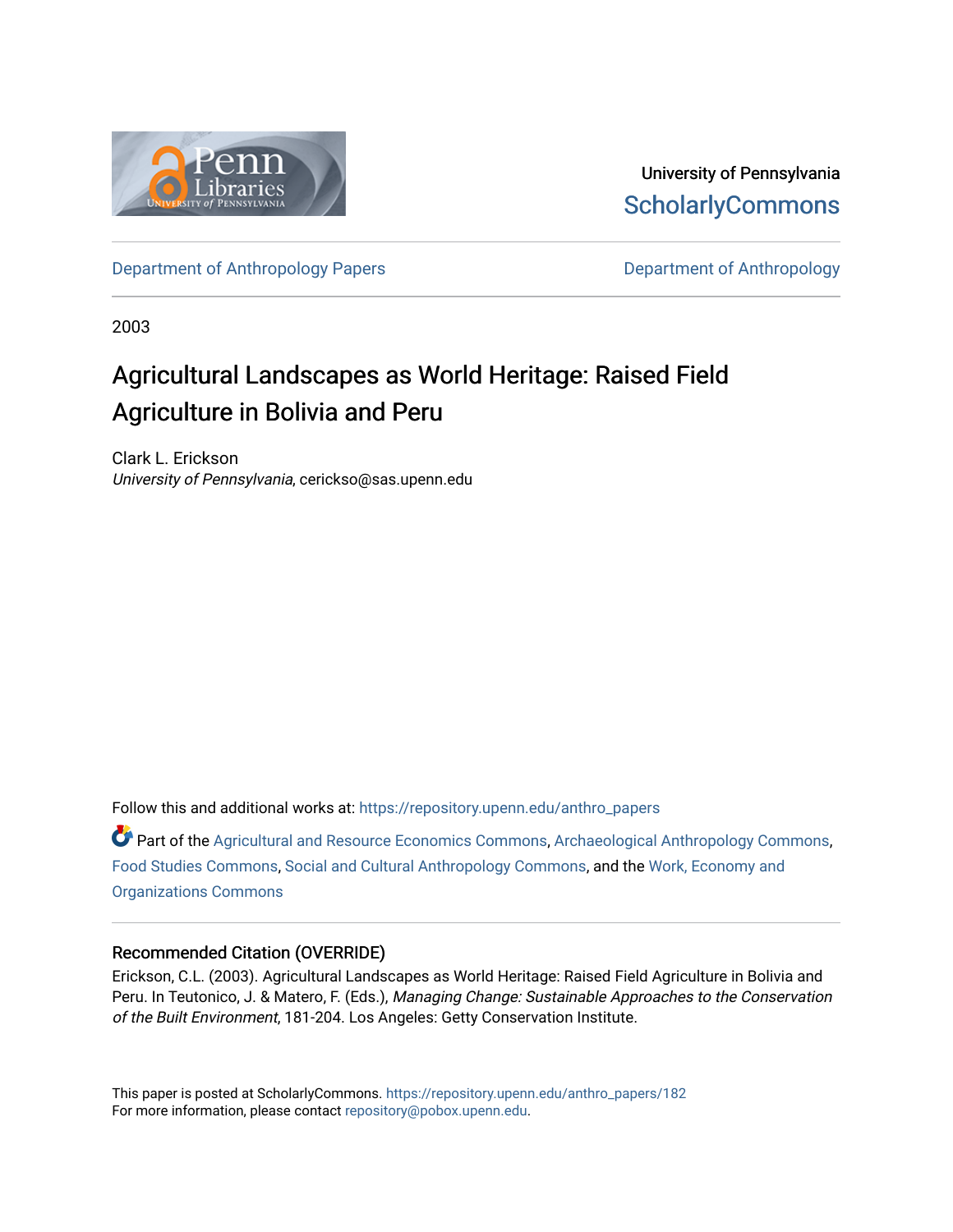## Agricultural Landscapes as World Heritage: Raised Field Agriculture in Bolivia and Peru

## Keywords

South America, historical ecology, landscapes, indigenous knowledge, agriculture, raised fields

## Disciplines

Agricultural and Resource Economics | Anthropology | Archaeological Anthropology | Food Studies | Social and Behavioral Sciences | Social and Cultural Anthropology | Work, Economy and Organizations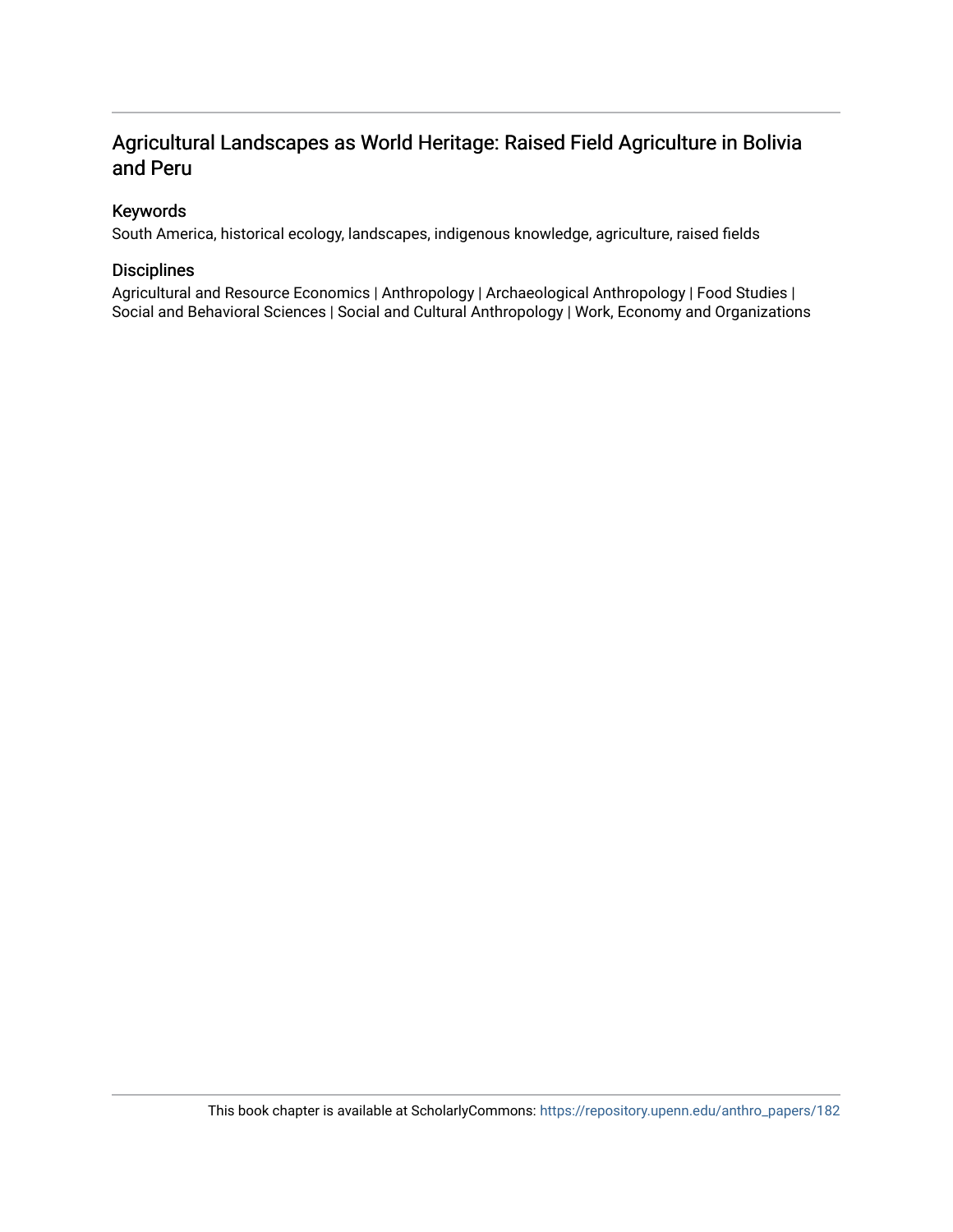# Agricultural Landscapes as World Heritage: Raised Field Agriculture in Bolivia and Peru

*Clark L. Erickson*

S AN ARCHAEOLOGIST WHO STUDIES agrarian landscapes of the past and present, I am concerned about the low value placed on cultural landscapes by national and international agencies charged with promoting, protecting, and ma the past and present, I am concerned about the low value placed on cultural landscapes by national and international agencies developing world. My research in Bolivia and Peru focuses on a particular class of unappreciated cultural landscape, the mundane, traditional agricultural landscape  $(Fig. 1)$ .<sup>1</sup> It is difficult to convince governments, international development agencies, conservation groups, funding institutions, and my archaeology colleagues that this class of cultural heritage is important and worthy of attention. In contrast to cultural landscapes associated with traditional monuments, important buildings, archaeological sites, and sacred natural features, the very characteristics of agricultural landscapes work against their receiving attention and protection. Most traditional agricultural landscapes are (1) cultural, in that they "exist by virtue of . . . being perceived, experienced, and contextualized by people" (Ashmore and Knapp 1991:1); (2) large scale, usually covering entire regions; (3) without clear boundaries; (4) products of a long historical trajectory (Denevan 2001; Piperno and Pearsall 1998); (5) heterogeneous (Crumley 1994), resilient (McGlade 1999), engineered (Lansing 1991), and highly patterned (Erickson 1996); (6) increasingly "contested" (Bender 1998); (7) dynamic,

#### *Figure 1*

Rehabilitated pre-Columbian raised fields, a class of traditional agricultural landscape, on the lake plain near Huatta, Peru, 1986. The earth platforms (5 m wide and 50 cm high) are planted in potatoes. Photo by Clark L. Erickson.

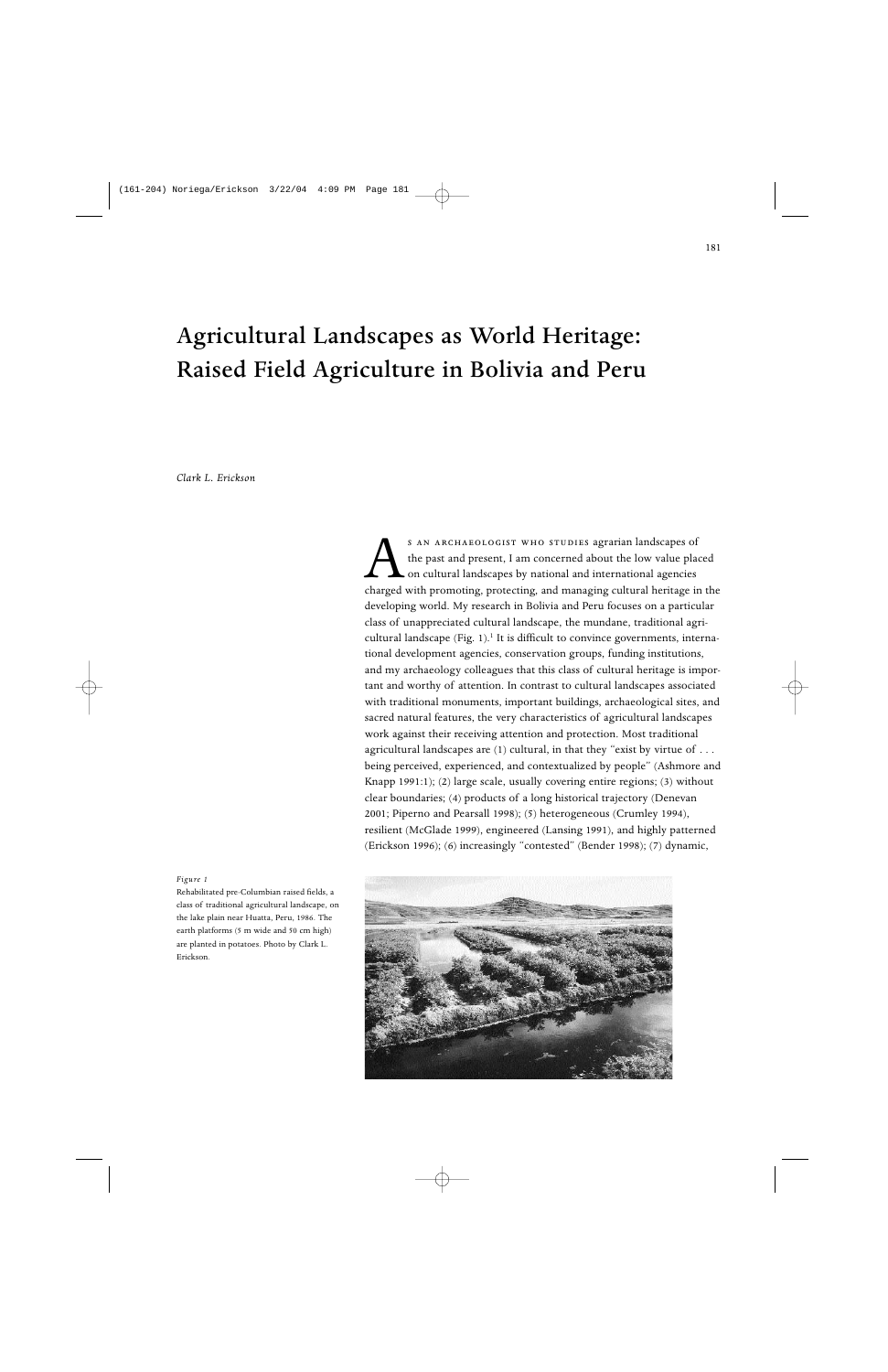that is, continuously under construction and transformation (Ingold 1993; Tilley 1994); (8) anthropogenic, or human made, the antithesis of the wilderness so beloved by conservationists (Erickson 2000; Redman 1999; Stahl 1996); (9) intensively used and densely inhabited by native and other peoples (Denevan 2001; Erickson 1996; Netting 1993); (10) associated with poor, rural peoples who are lacking in political power (Denevan 2001; Netting 1993); and (11) structured by local, non-Western principles of design and hence underappreciated by non-natives.

Many intensively farmed agricultural landscapes in the Andean region of South America are highly patterned and formally designed (Fig. 2). I refer to these landscapes as anthropogenic and consider them a form of built environment (Erickson 2000). These built environments are equal in complexity and design to any traditionally recognized building architecture or monuments. Most are truly engineered, with landscape capital and the accumulated infrastructure of fields, walls, paths, roads, canals, and other land improvements, the knowledge of which is passed down from parents to children over many generations (Erickson 2000; Lansing 1991:12). Many traditional agricultural landscapes support large rural populations and have been farmed sustainably for thousands of years.<sup>2</sup>

The built engineered environment, or landscape capital, of individual rural farming communities is often more monumental than the works created by centralized nonindustrial states. Computer modeling of the farmed landscapes of single ethnographic and archaeological communities in the Lake Titicaca basin of Peru and Bolivia provides volumetric calculations of construction fill for terrace platforms and the lengths of facing walls. The volume of soil moved and linear walls constructed within the spatial footprint of single communities dwarfs that of monumental sites. These studies show that the total energy expended in earth movement alone by single farming communities is up to two hundred



Aerial photograph of the complex formal patterning of pre-Columbian raised fields at the edge of Lake Titicaca, Peru. Old canals (dark lines) between the raised field platforms (light lines) are clearly visible. Photo by Clark L. Erickson.

*Figure 2*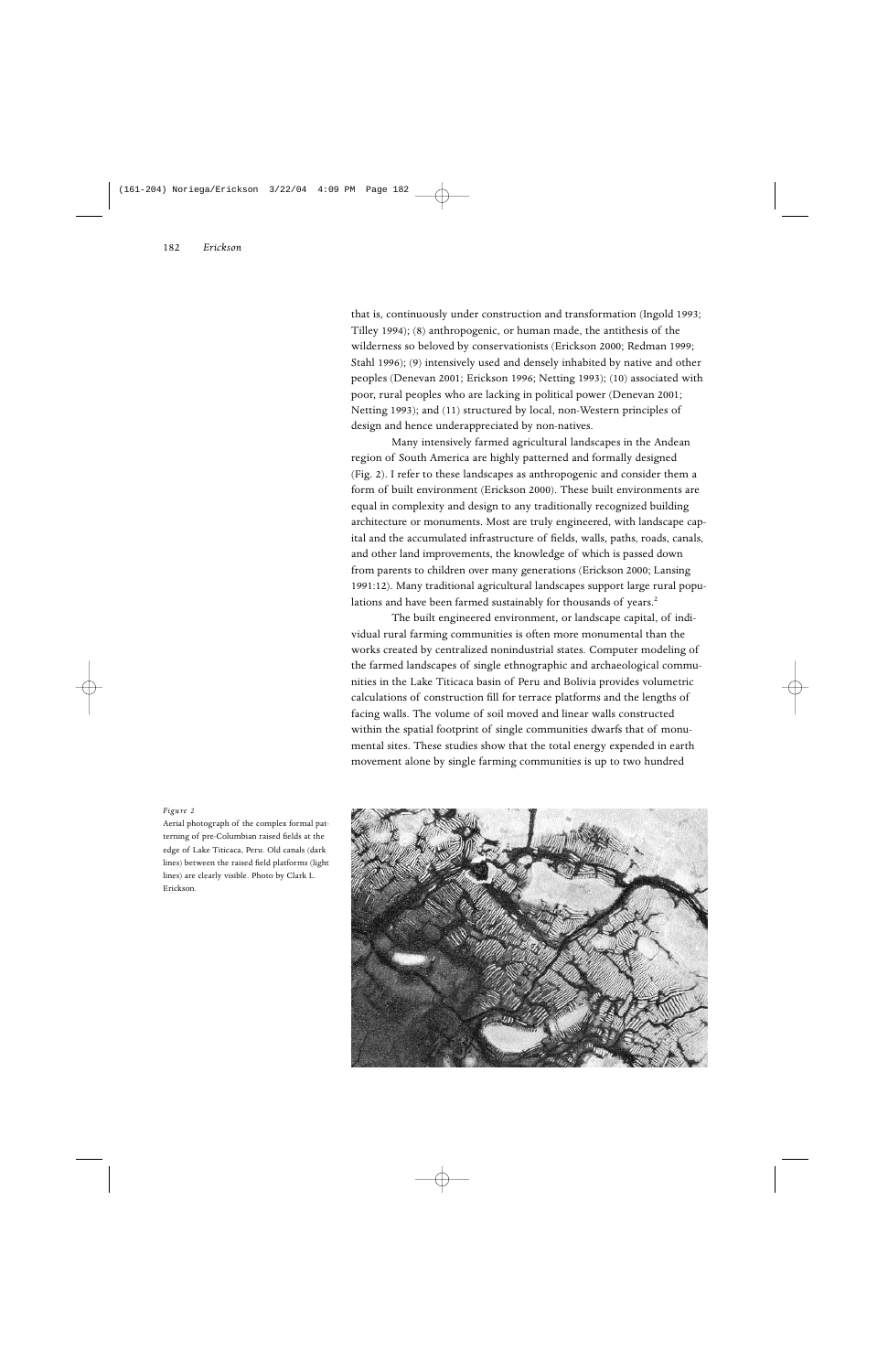times greater than that which was expended at individual monuments at ceremonial and administrative sites (Erickson n.d.).

Landscapes also have "cultural capital" or "social capital" (see Throsby and Low, this volume). Agricultural landscapes are the product of many generations of farmers applying their indigenous knowledge and technology to what are often considered marginal lands. The lifeways of present and past peoples are embedded in landscape: their settlements, technology, land tenure, social organization, and worldview have material expression in the physical patterning and palimpsest of landscape features (field morphology, house compounds, walls, networks of paths and roads, field boundary markers, and rural shrines). Through the reading of landscapes, archaeologists glean insights about "the people without history," those who are ignored by traditional archaeological research and historical analysis (Wolf 1982). The archaeology of landscapes is about *peopling* the landscapes of the past and present (Erickson 2000; Ingold 1993; Tilley 1994).

What is the real economic and cultural value of "relict," "continuing," or "lived in" agricultural landscapes? I argue that agricultural landscapes have significant tangible and intangible values for local peoples, the nonlocal public(s), national governments, and the international community (see Fairclough, Siravo, Noriega, and Haney, this volume). But value means nothing without advocates. In contrast to other categories of cultural landscapes, agricultural landscapes have few advocates in the world heritage and cultural resource management communities. Archaeologists should be the primary advocates of traditional agricultural landscapes, but, unfortunately, traditional archaeology is still firmly committed to the "site concept" (Dunnell 1992; Fotiadis 1992). Archaeologists find, excavate, analyze, interpret, and protect sites, which tend to be large urban settlements with significant buildings and monuments of stone and brick. Landscape, often equated with environment, is simply considered the context or background for sites and monuments. Surprisingly, the most vocal advocates of agricultural landscapes are cultural geographers (of the Berkeley school founded by Carl Sauer, e.g., Denevan 2001; Zimmerer 1996), cultural anthropologists interested in indigenous knowledge systems (e.g., Brokensha, Warren, and Werner 1980; Lansing 1991; Netting 1993; Warren, Slikkerveer, and Brokensha 1995), local travel agents involved in eco- and cultural tourism, native peoples and local residents, and private landowners.

The Problem of Traditional Definitions of Cultural Landscape

In 1992 UNESCO included cultural landscapes in its *Operational Guidelines for the Implementation of the World Heritage Convention*. While this is a positive step, monuments, groups of buildings, and sites continue to dominate the registry. As of 1998 UNESCO included 522 properties as World Heritage Sites (418 cultural properties, 114 natural properties, and 20 considered mixed cultural and natural sites) (Cleere 2000:99). Of these, only 14 are cultural landscapes, most of which were already registered because of their association with important buildings, monuments, or natural features rather than their intrinsic value (Cleere 2000:9, 102).<sup>3</sup> Agricultural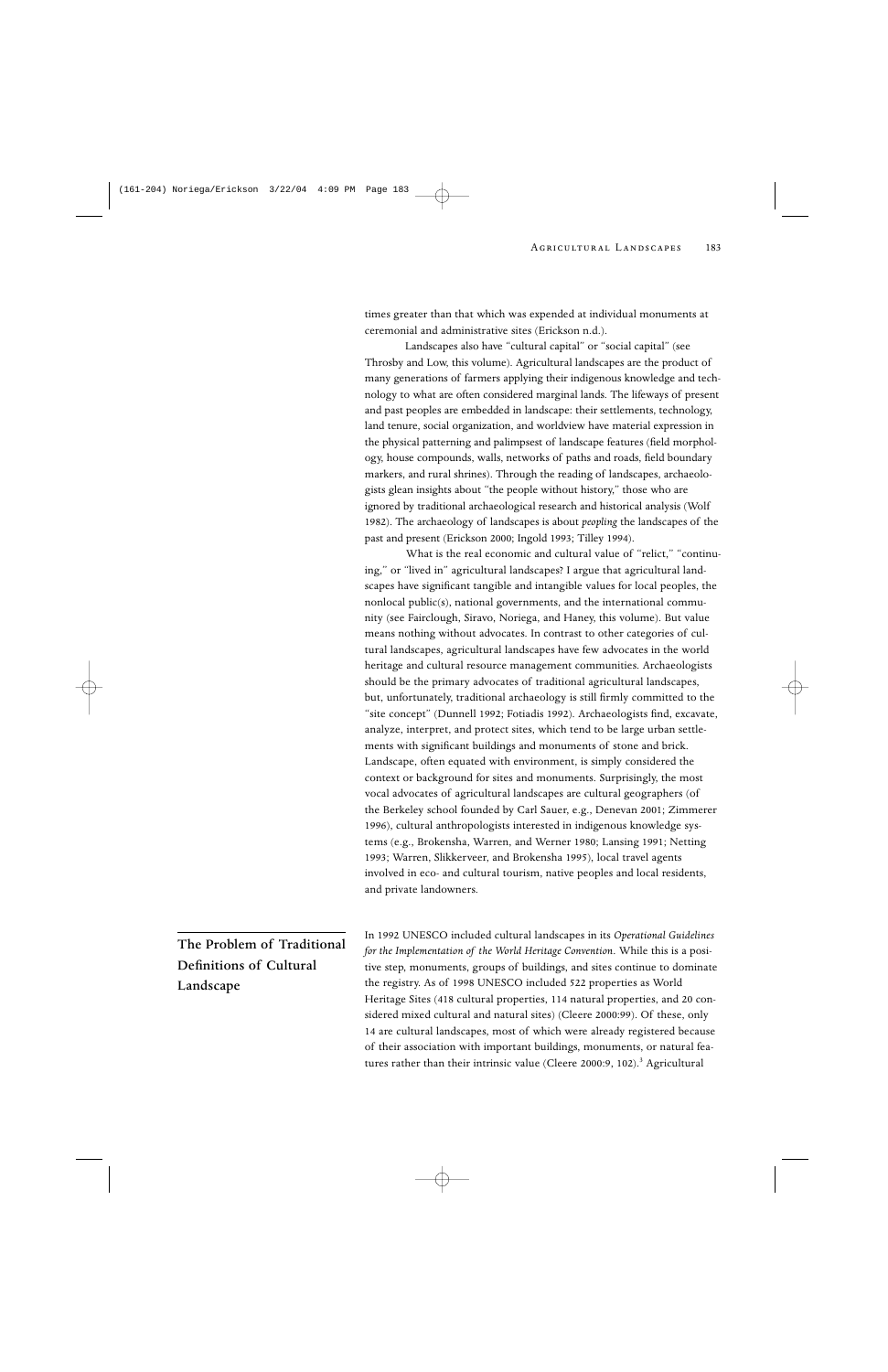landscapes remain the most underrepresented category of World Heritage. According to UNESCO,

> *Cultural landscapes* represent the "combined works of nature and of man" designated in Article 1 of the Convention. They are illustrative of the evolution of human society and settlement over time, under the influence of the physical constraints and/or opportunities presented by their natural environment and of successive social, economic and cultural forces, both external and internal. They should be selected on the basis both of their outstanding universal value and of their representativity [*sic*] in terms of a clearly defined geo-cultural region and also for their capacity to illustrate the essential and distinct cultural elements of such regions. (2002:9)

The *Operational Guidelines* (UNESCO 2002:9) state, "The term 'cultural landscape' embraces a diversity of manifestations of the interaction between humankind and its natural environment." The document recognizes three main categories of cultural landscapes:

- (i) The most easily identifiable is the clearly defined landscape designed and created intentionally by man. This embraces garden and parkland landscapes constructed for aesthetic reasons which are often (but not always) associated with religious or other monumental buildings and ensembles.
- (ii) The second category is the organically evolved landscape. This results from an initial social, economic, administrative, and/or religious imperative and has developed its present form by association with and in response to its natural environment. Such landscapes reflect that process of evolution in their form and component features. They fall into two subcategories:
	- —a relict (or fossil) landscape is one in which an evolutionary process came to an end at some time in the past, either abruptly or over a period. Its significant distinguishing features are, however, still visible in material form.
	- —a continuing landscape is one which retains an active social role in contemporary society closely associated with the traditional way of life and in which the evolutionary process is still in progress. At the same time it exhibits significant material evidence of its evolution over time.
- (iii) The final category is the associative cultural landscape. The inclusion of such landscapes on the World Heritage List is justifiable by virtue of the powerful religious, artistic, or cultural associations of the natural element rather than material cultural evidence, which may be insignificant or even absent. (UNESCO 2002:9)

The site concept permeates the definitions and categories of cultural landscapes. I believe that the unique nature of cultural landscapes is not easily subsumed under the epistemology of the site concept that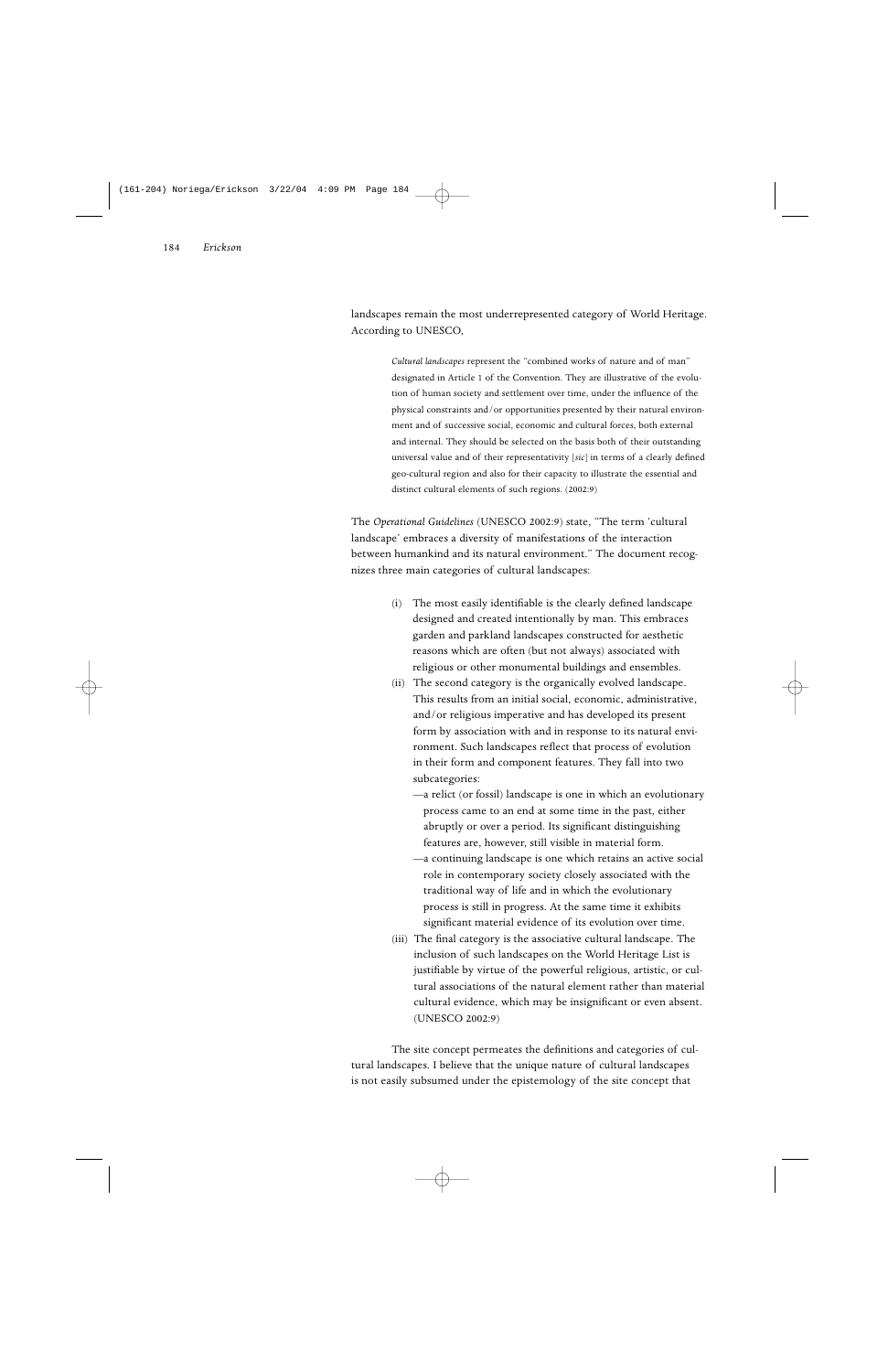dominates archaeology and World Heritage management. Association with a sacred natural feature (i.e., a place) recognized as religiously important characterizes "associative landscapes" protected as World Heritage, not the landscape itself. As Church (1997:26) points out, "Landscapes are not merely large areas, nor are they aggregates of sites as most regional archaeological studies are structured."

Traditional agricultural landscapes of the Andean region, as a subcategory of cultural landscape, seem to fall between the cracks of contemporary definitions provided by UNESCO. Agricultural landscapes, although not specifically mentioned, would be considered "organically evolved landscapes."4 UNESCO (2002:9) attributes this category to "an initial social, economic, administrative, and/or religious imperative" that organically evolves "by association with and in response to its natural environment." The statement seems to imply that (1) top-down demands were made on people occupying the land and (2) the landscape develops through an evolutionary process of interaction between culture and nature. The formation of landscape is attributed to the unintentional result or by-product of human occupation and use of the land over long periods. As such, there is little room in this definition for human agency, decision making, and historical contingency. According to UNESCO's categorization, in the Andes, abandoned archaeological terraces and raised fields would be classified as relict landscapes; and currently farmed terraced fields would be classified as continuing landscape. In this case study, I argue that the distinction between "relict" and "continuing" is artificial, because all cultural landscapes exist in the present and are part of the living, inhabited contemporary world.

The organically evolved landscape is contrasted to the categories "clearly defined landscape" and "associative cultural landscape." Clearly defined landscapes specifically include formal gardens and parks. As ideal forms of the Western cultural landscape, gardens and parks embody formal design, monumentality, and elite aesthetics, which are often contrasted with vernacular, unstructured, farmed landscapes or rural countryside. The clearly defined landscape again highlights the influence of the site concept in UNESCO's definitions of cultural landscape. These landscapes "are often (but not always) associated with religious or other monumental buildings and ensembles" and thus should be valued because traditional buildings, monuments, or sites are found on them. Why can't cultural landscapes be appreciated as cultural landscapes?

UNESCO's perception of cultural landscapes as "manifestations of the interaction between humankind and its natural environment" implies an association with nature. Agricultural landscapes are much more than simply the product of interaction between nature and culture. UNESCO's categories reify the artificial distinction between natural and cultural landscapes. As a consequence, the pervasive myth of the pristine environment and the concept of wilderness continue to shape World Heritage policy. Recent edited volumes promoting cultural landscapes as World Heritage (Lucas 1992; von Droste, Plachter, and Rossler 1995) reproduce the perception that human activities are bad for the environment.<sup>5</sup> This literature ignores the important insights of New Ecology that stress that chaos, disturbance, patches, and change are necessary for environmental health (e.g., Botkin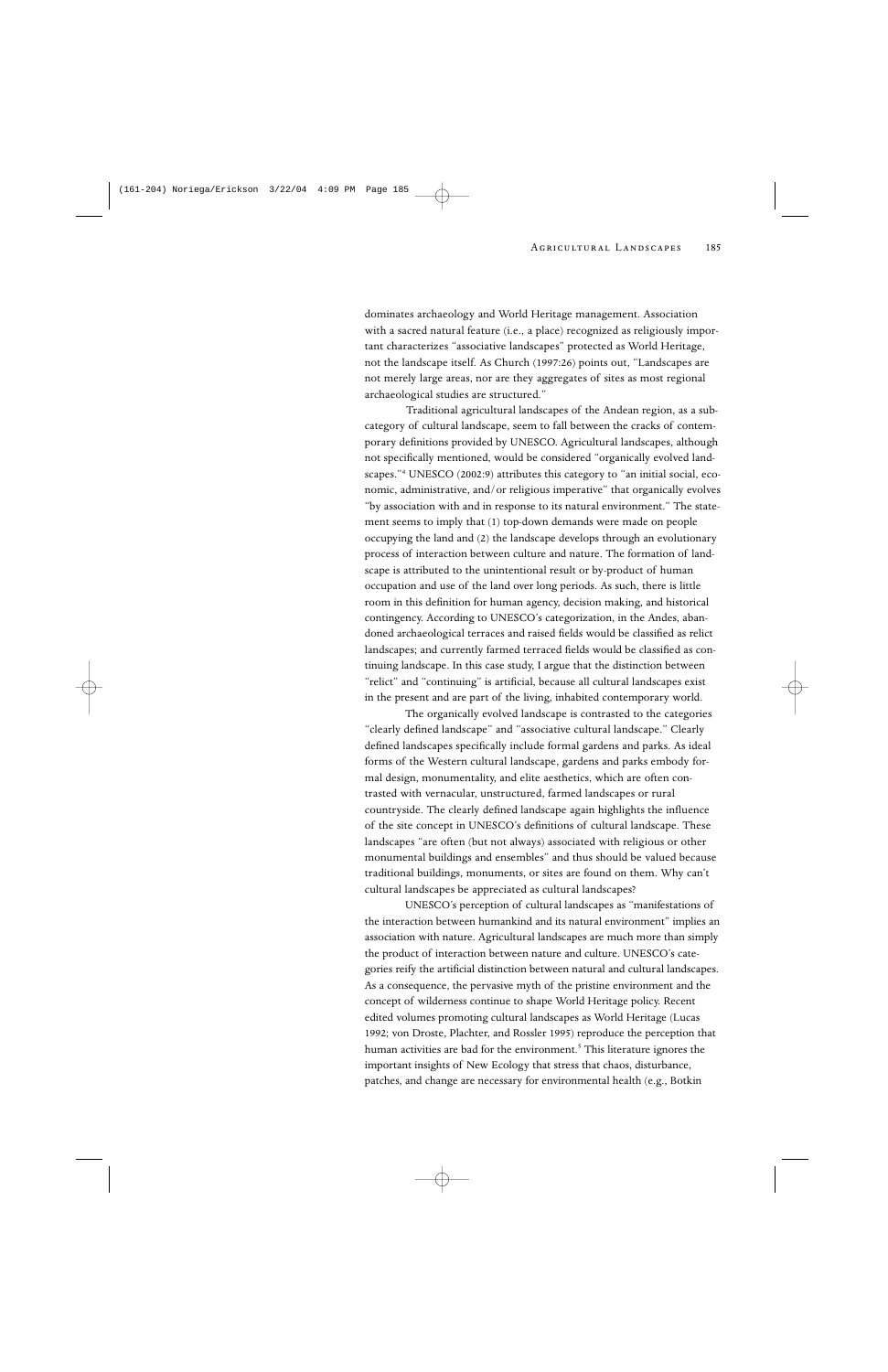1990). Historical ecologists point out that no landscape of the Americas is natural or pristine (e.g., Denevan 1992; Stahl 1996). All landscapes are anthropogenic to some degree. Land recognized as natural or wilderness is the product of thousands of years of native agroforestry, farming, herding, burning, and other cultural activities. Landscapes that have been "domesticated" to some degree by past and present farmers or hunter-gatherers are now the ubiquitous landform on earth.

The association with nature is most evident in the third category of cultural landscape, "associative cultural landscape." Here, significance is linked to "powerful religious, artistic, or cultural associations with the natural element rather than material cultural evidence" (UNESCO 2002:10; see also Carmichael et al. 1994). The category is clearly intended to protect significant natural features and the immediate viewshed around them. The associative cultural landscape is reduced to a backdrop or natural setting for a place or site. As Bradley (2000) points out, landscapes with natural places of religious significance are "marked" by subtle archaeological features and activities (shrines, alignments, orientations, and caches of offerings) that are important cultural resources themselves.

Andean landscapes are much more than simply the interaction between humans and nature. Their significance is independent of traditional monumental architecture, buildings, or sites. These agricultural landscapes have been transformed to the extent that they are completely anthropogenic and have become built environment. As this case study shows, Andean agricultural landscapes are highly patterned and intentionally designed according to practical, aesthetic, and cosmological principles; thus, they should be classified as "clearly defined landscapes" (although not necessarily "clearly defined" in terms of cultural or physical boundaries).

In Latin America, cultural landscapes are not currently protected as a distinct category of cultural heritage but rather through association with high-profile "natural" or "pristine" environments of high biodiversity (examples include the World Heritage "mixed natural and cultural sites" of Machu Picchu Archaeological National Park and the Rio Abiseo National Park). The concept of wilderness still dominates cultural and natural resource management in developing countries. In developing countries in Latin America where the concept of cultural landscape is poorly developed, the "coattailing" or "piggybacking" of agricultural landscape protection to national parks, nature reserves, indigenous territories, traditional sites, and monuments is one approach. The problem is that the anthropogenic characteristics of traditional agricultural landscapes are at odds with green politics and environmentalism, which prioritize protection of a pristine nature or wilderness.

I believe that many traditional agricultural landscapes are of sufficient significance to be considered World Heritage Sites. Below I make a case for present raised field agriculture.

Rehabilitation of Raised Field Agriculture in the Lake Titicaca Basin

The Lake Titicaca basin in the south central Andes of present-day Peru and Bolivia is one of the most impressive engineered landscapes in the world (Erickson 2000). Much of the pre-Columbian agricultural infrastructure is still in use, although poorly maintained. Abandoned raised fields, sunken gardens, and various hydraulic earthworks are found throughout lake and river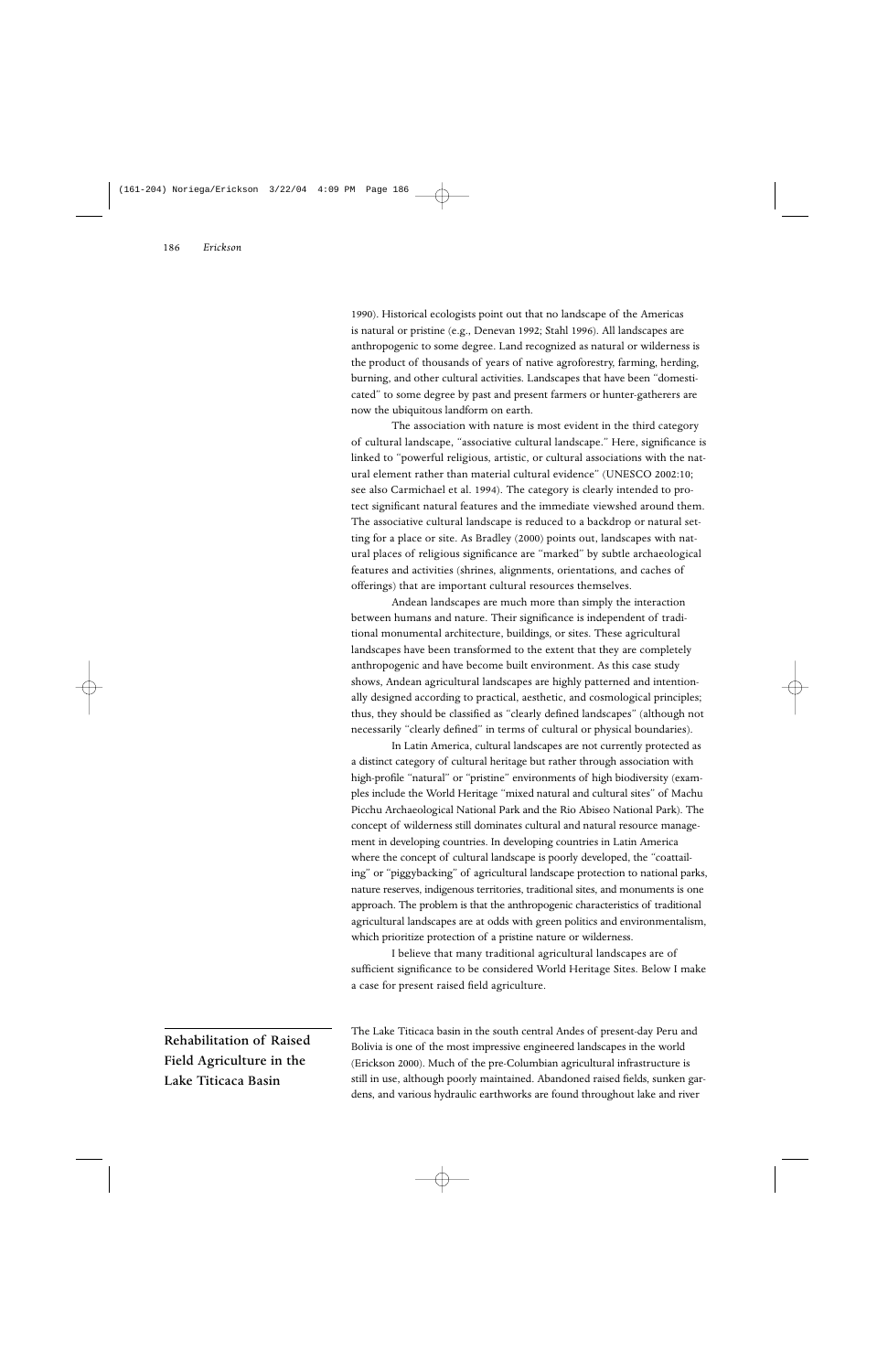

#### *Figure 3*

The distribution of pre-Columbian raised fields in the Lake Titicaca basin of Peru and Bolivia (after Denevan 2001:Fig. 13.1)

plains. The mountainous slopes are covered with stone-lined terraces, boundary walls, and canals. In the early 1980s I began a study of one abandoned farming system, raised field agriculture. The goal of the investigation was to describe; map; date origins, use, and abandonment; and determine the functions, carrying capacity, and sustainability of raised field agriculture. Raised fields (Spanish: *camellones*; Quechua: *waru waru*; Aymara: *suka kollus*) are elevated planting platforms of earth (1 to 20 meters wide, 10 to hundreds of meters long, and 0.5 to 1 meter high). Adjacent to each platform are canals that provided the earth for construction. My Peruvian colleagues and I estimate that raised fields cover more than 120,000 hectares of the Lake Titicaca basin, most of which now lie abandoned (Fig. 3). Archaeological excavations of raised fields demonstrated that farmers began constructing them by 1000 B.C. The production from raised fields and other intensive forms of agriculture underwrote the complex societies that developed within the basin.

Raised field agriculture was abandoned before or soon after the Spanish conquest, and most of the fields were converted into pasture for colonial haciendas and became government cooperatives in 1968. We found that rebuilding and using the fields was the best way to understand raised field agriculture (Fig. 4, Color Plate 13). From the beginning, local



#### *Figure 4*

Construction of experimental raised fields during the dry season by farmers of Huatta, Peru, 1986. Photo provided by Instituto Geográfico Militar. *(See also Color Plate 13.)*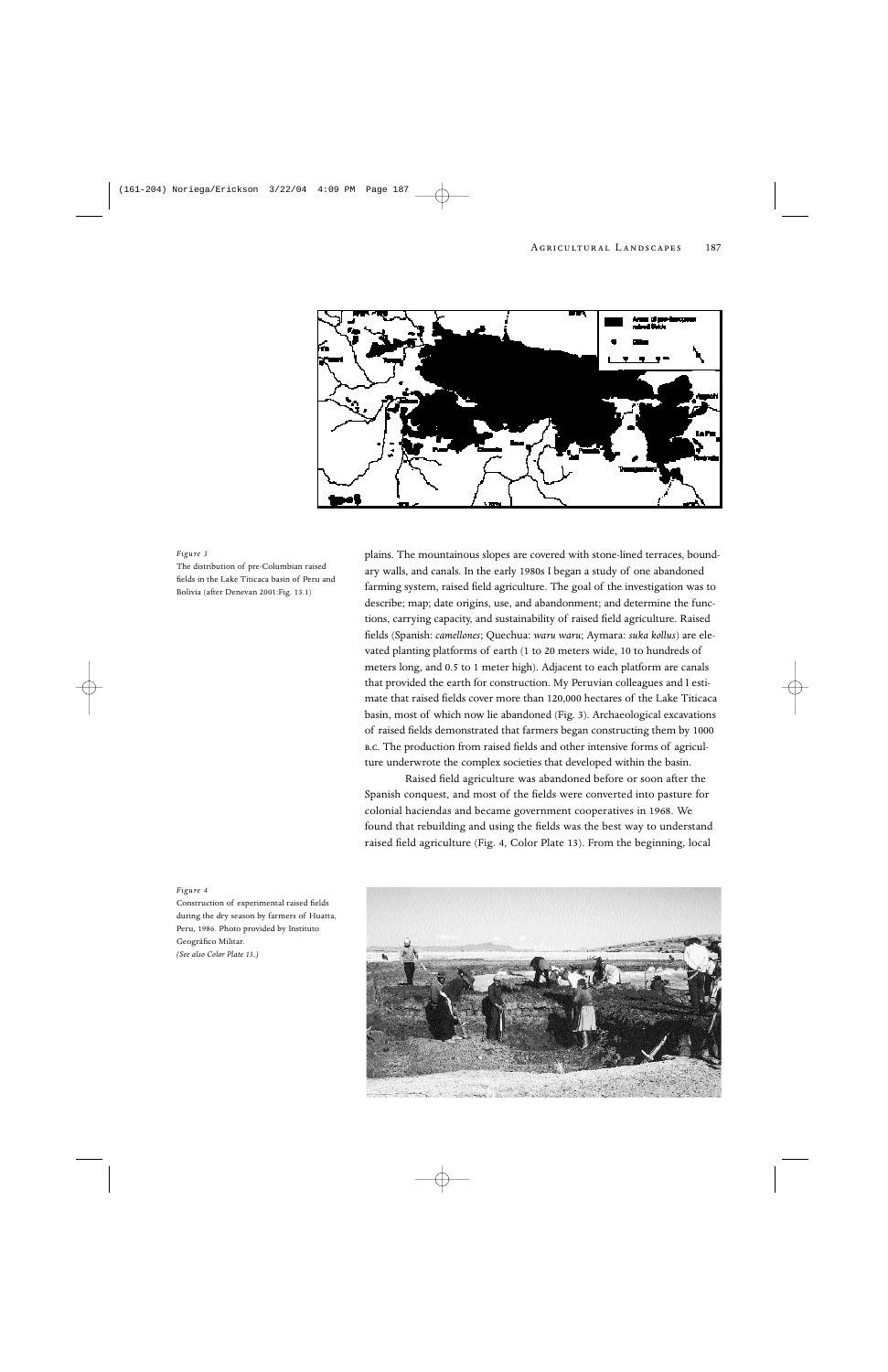#### *Figure 5*

Andean crops (potatoes, ocas, ullucus, isañucus, quinoa, and cañihua) growing on rehabilitated raised fields at Illpa, Peru, 1986. Photo by Clark L. Erickson.

#### *Figure 6*

Harvest of potatoes grown on rehabilitated raised fields in Huatta, Peru, 1985. Photo by Clark L. Erickson.

farmers were active participants in this experimental research. Through archaeological investigation and agronomic experimentation, we determined that raised fields resolved many of the problems facing farmers at high altitude (Fig. 5). Through raising the platform, farmers doubled the depth of topsoil for crops. The elevated platforms created dry surfaces in the waterlogged and flooded lake and river plains. The water-filled canals beside the platforms provided moisture for droughts during the growing season. Heated by the sun during the day, the water in canals protected crops against the killing frost that is common at high altitude. In addition, the canals captured nutrients and produced organic-rich sediments that could be incorporated into the fields for sustained harvests. During the first few years after reconstruction, the experimental raised fields produced harvests two to three times that of nonraised fields (Fig. 6).

Based on the success of the experiments, between 1981 and 1987, my Peruvian colleagues and I began a small-scale, grassroots development project to rehabilitate pre-Columbian raised field agriculture in several native communities (Erickson 1996; Erickson and Candler 1989). By working with larger groups of farmers, we could expand the scale of the agronomic experiments and reach the people who could benefit from the knowledge (Fig. 7). Agronomists and development agents working in the Lake Titicaca basin, initially resistant to raised field rehabilitation, began to support the technology. By the late 1980s many nongovernmental organizations (NGOs) and government agencies in Peru and Bolivia were promoting raised field rehabilitation (e.g., Kolata et al. 1996; PIWA 1994).







#### *Figure 7*

Quechua farmers reviewing interviews for a raised field training video, 1985. Photo by Clark L. Erickson.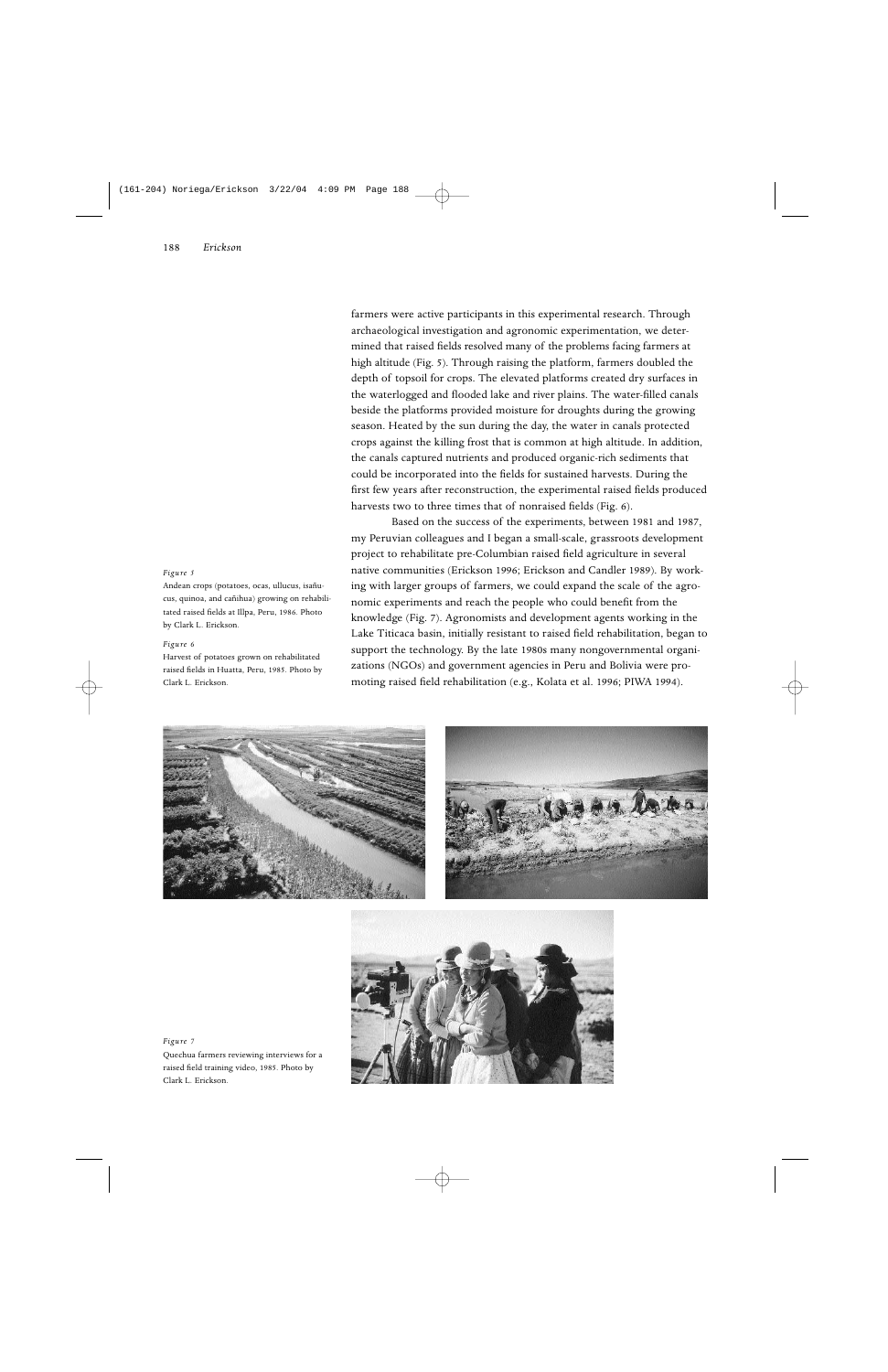According to some estimates, farmers of several hundred Quechua and Aymara communities rehabilitated between 500 and 1,500 hectares of raised fields by 1990. Our textbooks, extension manuals, and training video on raised field and terrace rehabilitation were widely circulated with the larger corpus of NGO-produced materials on traditional agriculture, appropriate technology, and sustainable development (Fig. 8). After more than twenty years of investigation and promotion, *waru waru* and *suka kollus* are now integrated into public school curricula throughout Peru and Bolivia. The attention also inspired investigations of and a greater appreciation for other indigenous technologies and crops.

NGO and government personnel endorsed raised fields as homegrown sustainable development. The national and international press overpromoted raised fields as the solution to rural poverty in the Andes and elsewhere. By the 1990s criticism of raised field projects and reports of the





COMO RECONSTRUMOS **WUESTROS WARU WARU** 

**BUIA BEL PARTICIPANTE** 

*Figure 8*

A selection of comic books and manuals about raised fields developed for public outreach, extension, and training. a–b: Proyecto Agrícola de los Campos Elevados; c: Programa Interinstitucional de Waru Waru, NADE/ PELT-COTESUL

c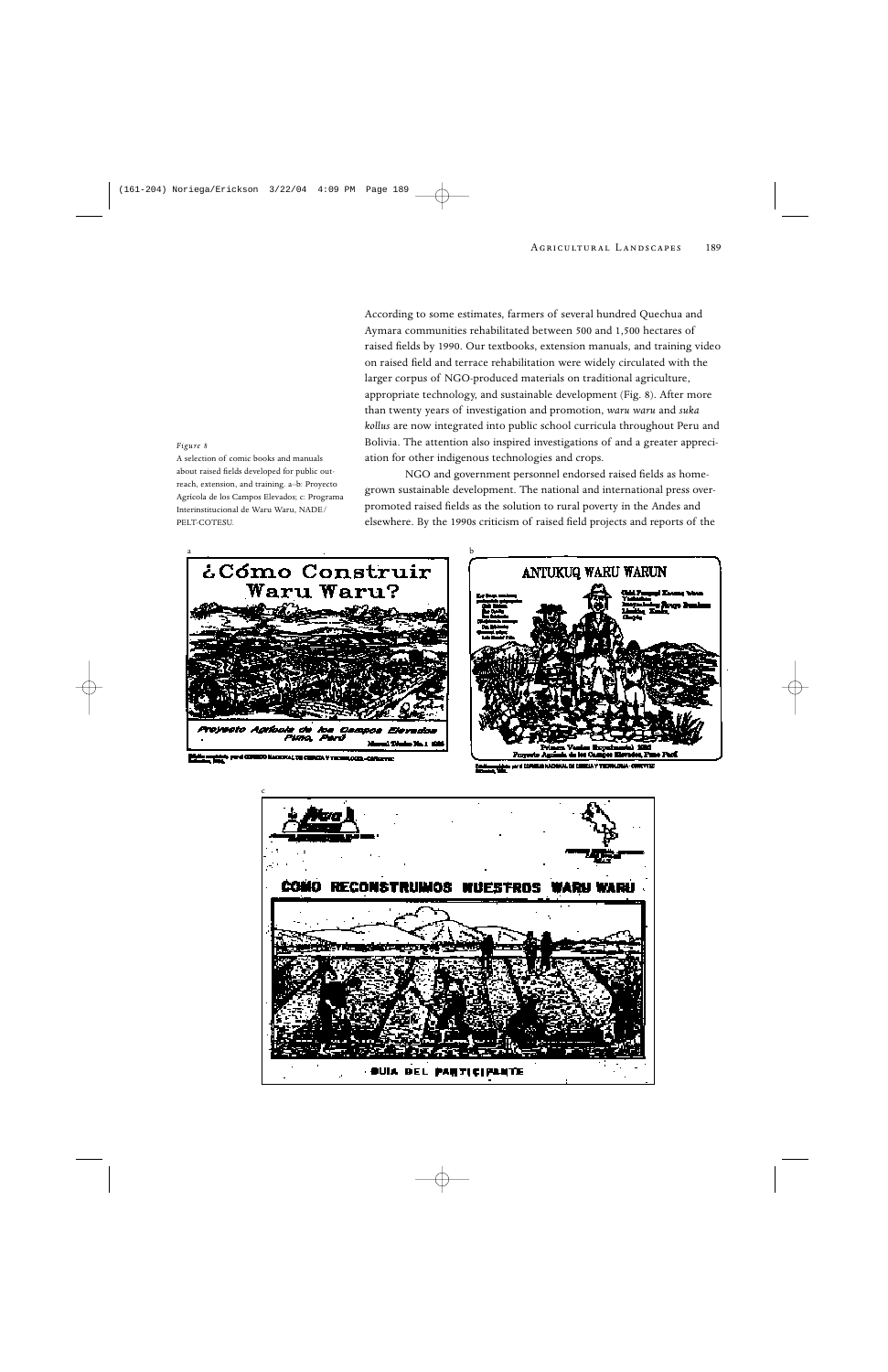abandonment of recently rehabilitated fields began to appear and the sustainability and appropriateness of raised fields and other traditional Andean farming systems was questioned. I am convinced that if certain policies and strategies are promoted, raised field technology is sound and sustainable. The experiments demonstrated that raised fields have relatively high productivity and are probably capable of sustained yields under good management. Farmers that have continued to maintain rehabilitated raised fields in Peru and Bolivia are encouraging indications of success.<sup>6</sup> The archaeological record shows that raised fields sustained huge populations, provided the basis for complex sociopolitical institutions, and were used for more than two thousand years; thus raised fields are an indigenous, time-tested, environmentally appropriate technology. Detailed cost-benefit analyses show that raised fields are economically sound (PIWA 1994).

Technological and economic appropriateness does not necessarily mean that contemporary farmers of the region will or should adopt raised field agriculture. Surprisingly, some reasons for adoption of raised fields by farmers had little to do with appropriate technology and high productivity. During the 1980s, Huatta, Coata, and surrounding communities petitioned the Peruvian government for lands held by the government cooperative SAIS Buenavista. Pre-Columbian raised fields cover these lands, which originally belonged to these communities. When the government resisted the petitions, farmers occupied the lands, beginning a tense standoff between communities and police. The government finally ceded the lands to the communities in the late 1980s. Almost immediately, blocks of raised fields were built to mark the new boundaries between neighboring communities. Rehabilitated raised fields became a powerful political marker of a community's right to occupy and farm traditional lands (Erickson and Brinkmeier 1991).

Many farmers participated in order to receive incentives (food, wages, seed, and/or tools) provided by the agencies promoting the rehabilitation of raised fields. As we will see below, the use of incentives can have a negative effect on continued cultivation of rehabilitated raised fields and contribute to field abandonment. Some cases of spontaneous adoption (without incentives) by curious individual farmers are documented (Erickson and Brinkmeier 1991; Pari, Aguilar, and Cutipa 1989:35–36; PIWA 1994:52).

The social and cultural side of raised field agriculture is understood less than the technology. While most Quechua and Aymara farmers immediately recognize the benefits of raised field agriculture, the majority have not permanently adopted it as a production strategy. During a brief evaluation of raised field rehabilitation projects in 1989, we found that the reasons for nonadoption are complex and fascinating (Erickson and Brinkmeier 1991; Garaycochea 1988; Pari, Aguilar, and Cutipa 1989; PIWA 1994:169).<sup>7</sup> The most important factor is that the social, political, and economic environment today is different from that when the raised fields were first constructed and used. Other important factors are competing labor demands, traditional fallow cycles, crop genetic loss, competition with livestock, land tenure issues, limited NGO knowledge of the technology, misuse of incentives, political unrest, and emphasis on communal farming rather than the individual farmer.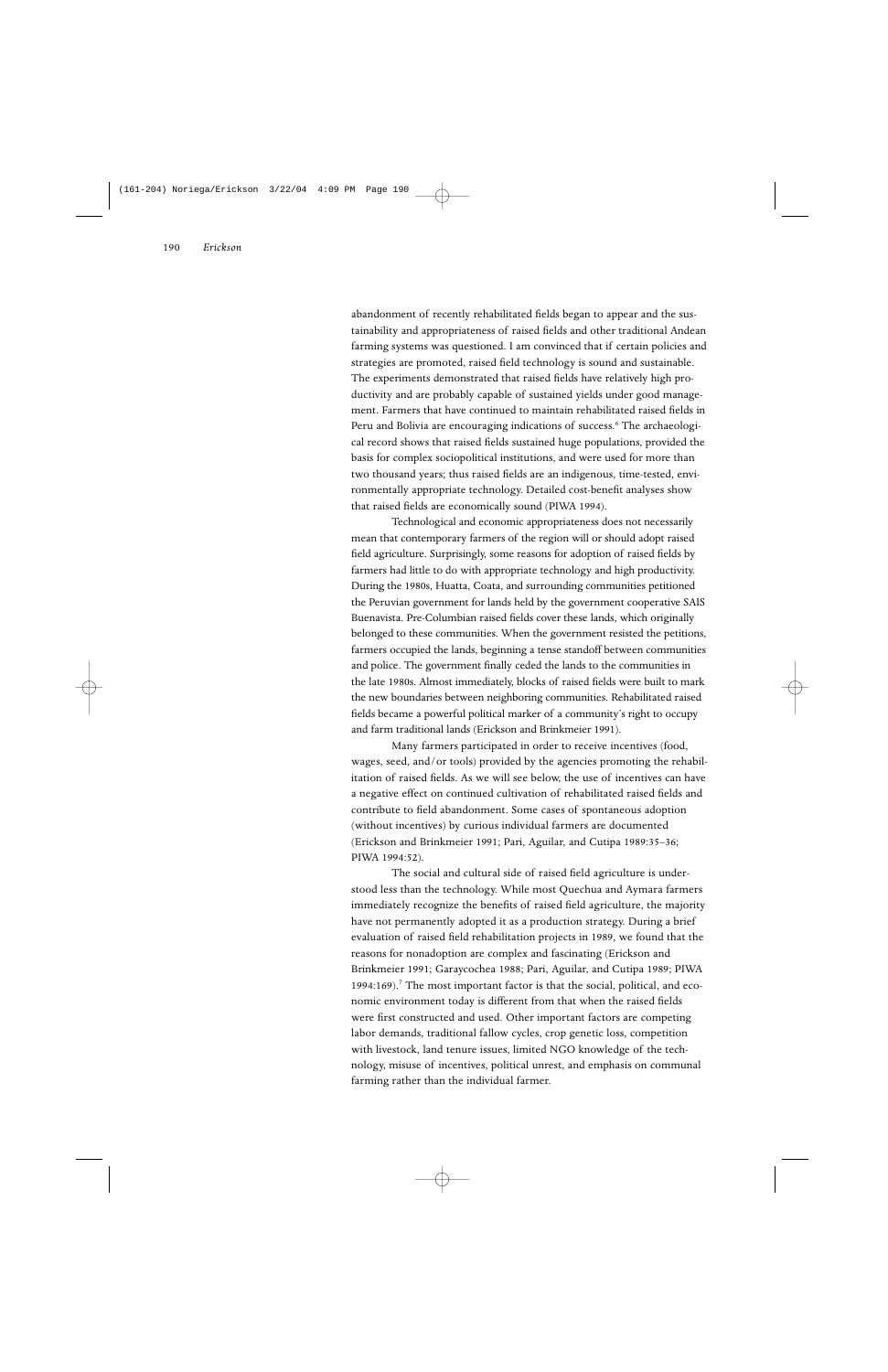*Competing labor demands*. The initial construction of large blocks of raised fields requires considerable labor (although total labor is relatively low when spread out over many years of continuous cultivation). By necessity, many farmers participate in migratory labor for temporary wage income in the cities and mines for part of the year, drawing labor away from the farm. In addition, competition between NGOs and government agencies for projects in well-organized communities has been intense. Farmers often have had to choose between projects offering substantial incentives.

*Traditional fallow cycles*. Farmers traditionally practice a three-year cropping period followed by a fallow (leaving fields uncultivated) period of up to twenty years. This cycling is an effective, low-cost means of cultivating the exhausted and eroded soils of the hill slopes where most farming is done. Although raised field agriculture under good management may not require long fallow cycles, farmers today apply the traditional cycle used for slope cultivation to rehabilitated raised fields. Many of the rehabilitated raised fields that appear recently "abandoned" may actually be in fallow.

*Crop genetic loss.* The specific crops adapted to the unique conditions of the cold lakeshore where pre-Columbian raised fields are found were lost with the abandonment of the field systems following massive depopulation of the region during the early colonial period. The crops grown on rehabilitated raised fields today are adapted to a radically different environmental zone: higher altitude slopes. The original crops probably produced consistent and higher yields than those now cultivated on rehabilitated raised fields.

*Land tenure issues*. Issues of land tenure are often central to farmers' decisions about whether to adopt raised fields. Most pre-Columbian raised fields are found on hacienda and government cooperative lands lands that until recently were not controlled by indigenous communities in Peru. Since the colonial period, these lands were used exclusively for grazing sheep and cattle. Many communities in Peru maintain communal land for building raised fields; in contrast, few communities in Bolivia have communal landholdings. Thus in Bolivia, many rehabilitated raised fields built by communities were located on private lands "loaned" to them for an unspecified period. When the landowners realized the potential of the raised fields, permission to farm the land was withdrawn. Lacking sufficient labor to continue, the owners soon stopped cultivating the raised fields (Kolata et al. 1996; Kozloff 1994).

*Competition with livestock*. The raising of livestock is now an important source of income for Quechua farm families. Farmers who control areas of raised fields must often choose between rehabilitating raised fields and grazing livestock. Because of the relative higher market value of animals, farmers have chosen livestock over raised fields. Efforts to integrate livestock and crop production in raised fields have not yet been successful.

*Limited NGO knowledge of the technology*. In the beginning, it was difficult to convince local NGOs and government agencies of the importance of indigenous technology in development. After initial resistance to raised fields, in the late 1980s agencies began to support raised field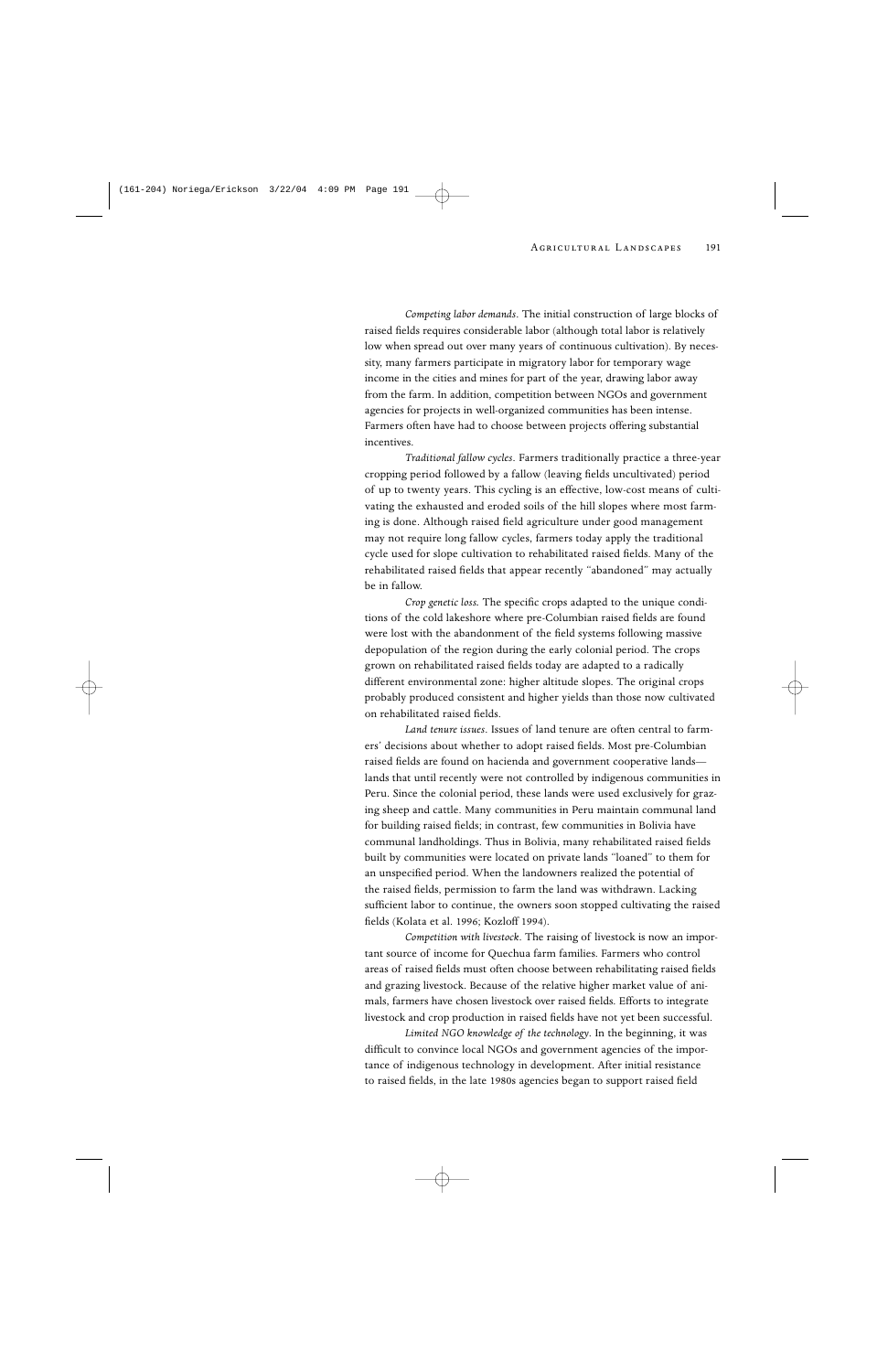rehabilitation. While many groups enthusiastically promoted raised field technology, their understanding of the technology was often limited. Their emphasis on making raised fields "look good" often required extra labor. Field platforms were often built higher than necessary, doubling the number of person-days of labor. Rather than simply rehabilitate preexisting raised fields, some NGOs promoted construction of new fields, again adding unnecessary labor. New fields were often built in inappropriate locations and constructed at the wrong time of the year, thus destroying old raised fields, inverting fertile topsoil with subsoil, and disrupting drainage. Crops inappropriate for local conditions were often imposed on the communities, resulting in harvest failures (Erickson and Brinkmeier 1991; Pari, Aguilar, and Cutipa 1989; PIWA 1994). In addition, those who promoted raised field agriculture promised results that were unrealistic and provided misleading information about harvests, sustainable yields, and risks.

*Misuse of incentives*. Most development groups rely heavily on the distribution of surplus food provided by the USAID PL480 program as an incentive. During the mid-1980s, the government of Peru promoted raised fields as "make-work projects" in which farmers were paid low daily wages to rehabilitate fields. The payment of incentives (wages, food, tools, and seed) to participants became the accepted means of increasing farmer participation in projects throughout Peru and Bolivia, often creating bidding wars among development agencies (Garaycochea 1988). This patronizing top-down approach is in sharp contrast to the grassroots approach of our original project. Rather than see the projects as rural community development, farmers felt they were "working for" the host development agency or NGO. After rehabilitating raised fields on their own lands, farmers often demanded additional wages to plant, harvest, and maintain them. These raised fields were soon abandoned when the NGOs refused to pay the additional wages and moved on to new projects. In other cases, agencies used a rotating fund of loaned potato seed whereby communities had to return the seed and 10 percent interest after harvest (some groups demanded half of the harvest).

*Political unrest*. Because of the war between the Peruvian government and the Shining Path during the late 1980s and early 1990s, most international aid agencies promoting raised fields left Peru. As a result, NGO funding for promoting raised field rehabilitation ended, projects were dissolved, and fields were abandoned. The political unrest, combined with the short duration of individual projects and the ever-changing missions of NGOs and funding agencies in good times, ended the golden age of raised field rehabilitation.

*Emphasis on communal farming rather than the individual farmer*. We found that most of the rehabilitated raised fields that were abandoned by the 1990s were those constructed by communities or large groups of farmers working together (Erickson and Brinkmeier 1991). Our project and most of the NGOs and government groups working in the region focused on communities rather than individual farmers. We believed that raised field rehabilitation would help to reinforce community development. We also found working with large community groups for the construction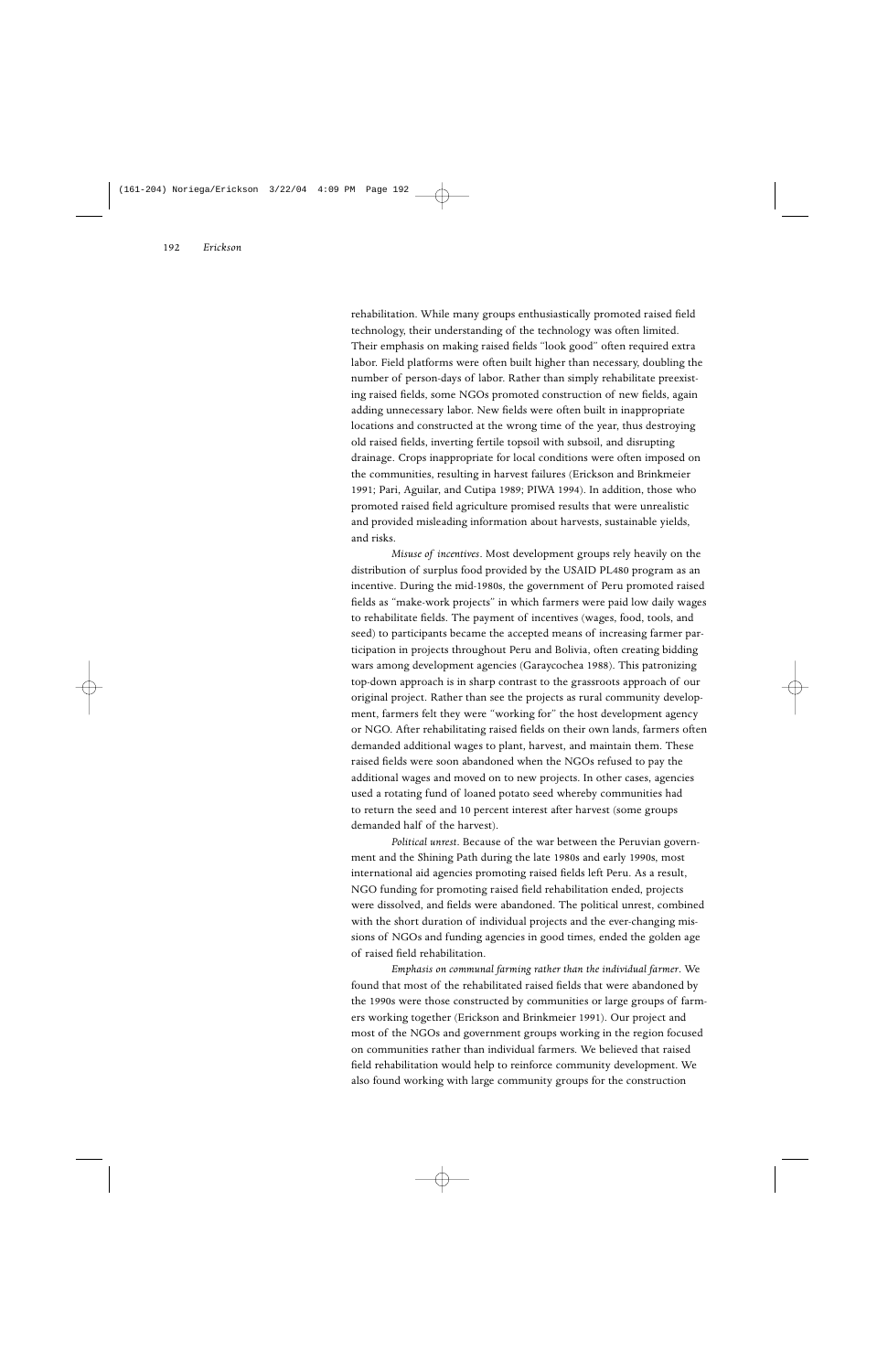of large blocks of raised fields much more efficient than working with individuals. Poor organization and leadership, internal tensions, and land tenure problems within communities worked against long-term sustained commitment to communal farming of large raised field plots (Erickson and Brinkmeier 1991; Kehoe 1996; Kolata et al. 1996; Kozloff 1994; Pari, Aguilar, and Cutipa 1989).

In contrast, raised fields constructed by individual families, often without support and incentives from NGOs and other groups, continued in use and actually flourished through the 1980s and 1990s. These small blocks of fields were often intensively farmed as house gardens (Fig. 9). The family raised fields were well built and maintained for longer periods. The success of the "multiplier effect," the adoption and promotion by individual families, is difficult to track but remains an important means of diffusion and adoption of raised field technology.

In summary, the issue of sustainability of raised fields is complex and not simply one of technology, soil fertility, or labor requirements. There are no studies of continuous production on the experimental raised fields of Lake Titicaca because of the short life of development projects and the lack of long-term follow-up; thus sustainability has not been demonstrated. The archaeological record provides an important source of data on sustainability. Documented use of pre-Columbian raised fields for 2,000 to 2,500 years suggests that the technology was efficient, appropriate, productive, and sustainable. Settlement archaeology also shows that rural communities were rooted to particular geographic places for thousands of years (despite the periodic rise and fall of state societies in the region).

The experimental rehabilitated fields, as well as the pre-Columbian fields, were constructed for specific reasons and in specific historical contexts. Why they worked or did not is a complex matter and has more to do with social, cultural, and economic factors than with labor or technology issues. The factors outlined above are interrelated, and all work against the adoption of raised field agriculture by contemporary farmers.



*Figure 9*

A rehabilitated raised field built by an individual family in Huatta, Peru. Photo by Clark L. Erickson.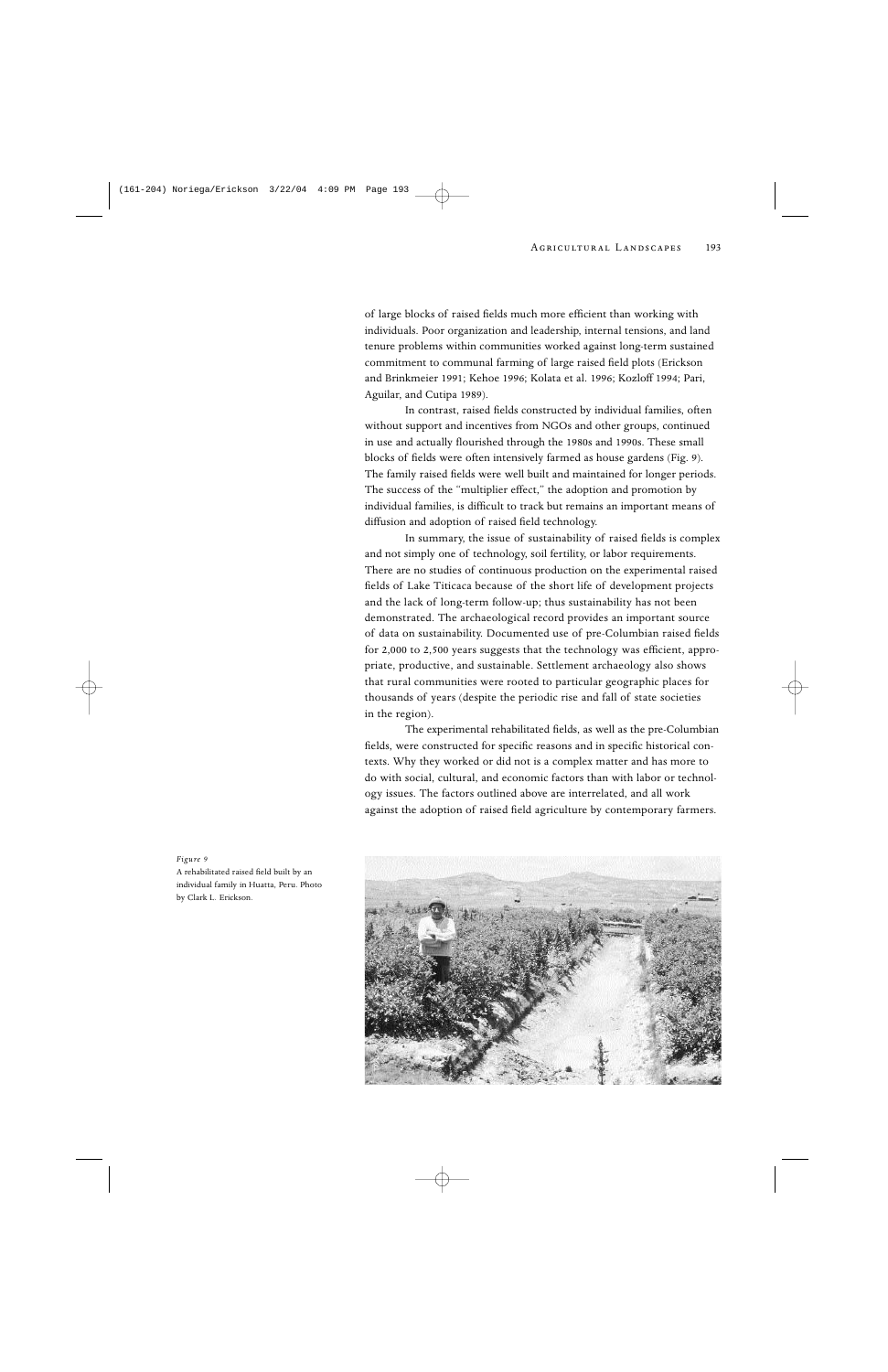## The Intangible Cultural Value of Traditional Agricultural Landscapes

Do raised fields have relevance to contemporary society beyond simply being used? Is the adoption and use of raised field agriculture by contemporary farmers a prerequisite for classification as having "outstanding universal value" and thus deserving of protection as World Heritage? Although current "living" use would better ensure survival, these agricultural landscapes may be valuable for other reasons.

To be nominated for World Heritage protection, UNESCO requires that a cultural landscape be of "outstanding universal value." As Cleere (1995, 1996) points out, this concept is problematic in theory and in practice. Cultural landscapes are less likely than traditional sites and monuments to meet the criteria of outstanding universal value and be considered for nomination. Cleere (1995:229) argues that appreciation of cultural property is not universal or homogeneous and that decisions are often based on "an aesthetic and historical perspective that is grounded in European culture." Responding to Cleere's critique, Titchen (1996) notes that the concept "outstanding universal value" is purposely vague and under continual construction.

Government planners, development agency personnel, and tourists look out over the rural Andes and see endless grinding poverty, backwardness, and ignorance. Anthropologists, archaeologists, and geographers see an idyllic, beautiful landscape filled with happy peasants employing a rich indigenous knowledge and sophisticated technology. Do traditional agricultural landscapes such as raised fields have outstanding universal value and thus merit protection as World Heritage Sites? Some important reasons for advocating, protecting, and managing traditional agricultural landscapes are these:

- Traditional agricultural landscapes harbor a rich gene pool of domestic, semidomestic, and wild species of landraces, an important resource that can be mined for new cultigens, enhanced resistance to diseases and pests, improved storability, and greater variety (recognized by UNESCO [2002:9]).
- Environmentalists, conservationists, and social and natural scientists are coming to recognize that the anthropogenic landscape will play an increasingly important role in the future of the environment of our planet. Scholars are beginning to understand that wilderness is a cultural construct and that all environments are to some degree anthropogenic.
- Agricultural landscapes are dynamic contexts for the expression of local, regional, and national cultures. The cultural diversity of living peoples within landscapes is often considered analogous to biological diversity. Cultural survival often depends on a strong sense of place, belonging, and identity rooted in local history and prehistory and embedded in the landscape, which connects past, present, and future.
- Agricultural landscapes, characterized by a complex stratified palimpsest of patterned human activity through time, are physical records of agriculture, risk management strategies, building technology, environmental change, and historical ecology. In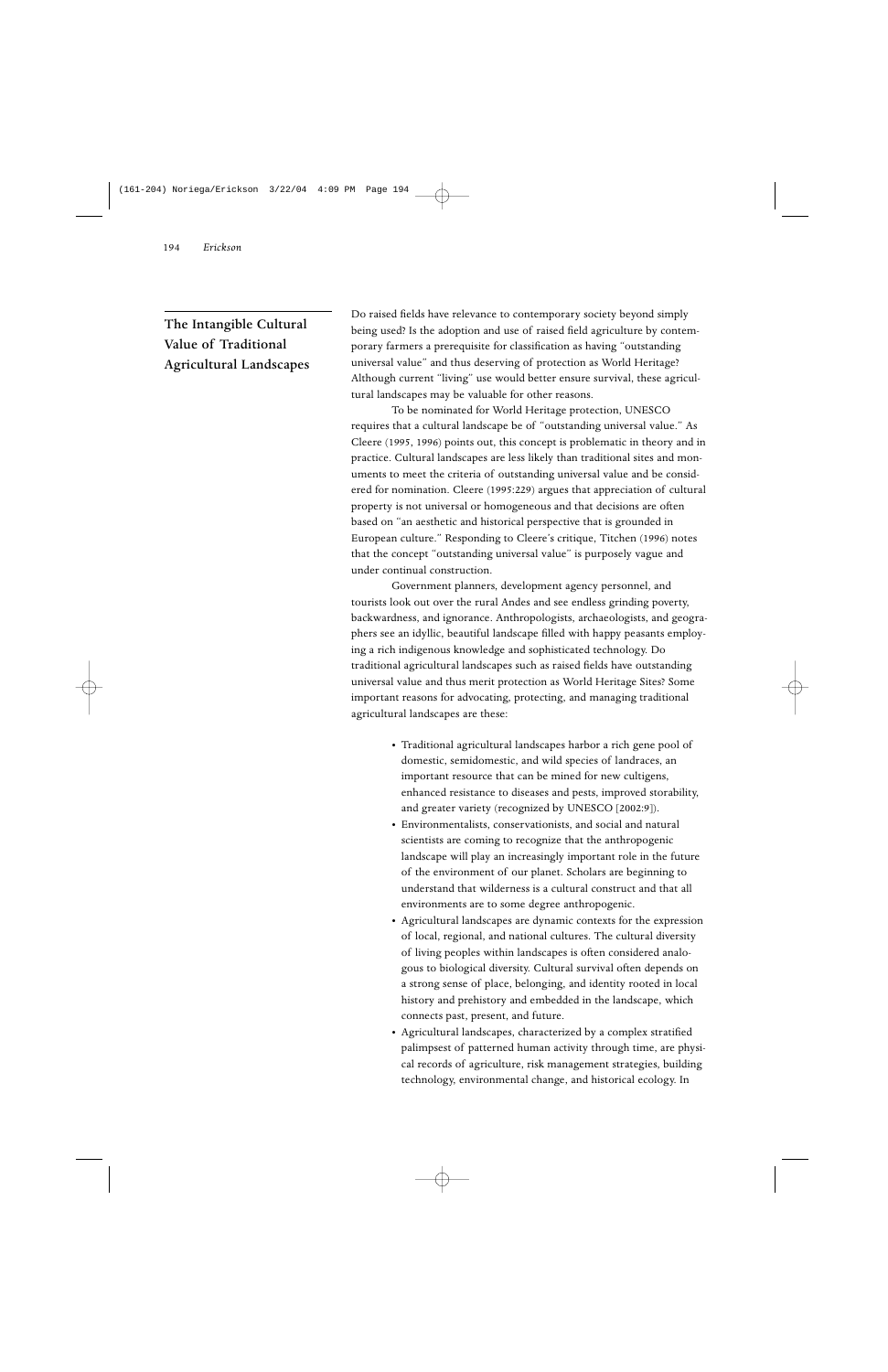many cases, the archaeological record of human activity on the landscape is all that remains of past occupants.

- Agricultural landscapes provide local, time-tested models of appropriate technology and sustainable land use (recognized by UNESCO [2002:9] and the International Union for the Conservation of Nature, or IUCN [McNeeley 1995]). Archaeological and historical research can document resilience, long-term continuous use, high carrying capacities, and environmentally friendly practices.
- Cultural landscapes are both a model of and a model for society and thus play an important role in the transmission and reproduction of local culture. Local, national, and international appreciation of traditional agricultural landscapes reinforces native cultures.
- International appreciation and recognition of the cultural heritage and indigenous knowledge systems embedded in agricultural landscapes can empower native peoples in their efforts to gain political representation, promote economic development, reinforce local cultural identity, and win land disputes.
- The environmental, cultural, historical, and archaeological significance of agricultural landscapes for national and international tourism can be a source of income for local people. Native people benefit from increasing cultural tourism that focuses on the "lived in" agricultural landscapes of Bali, Cuzco (Peru), and the islands of the Sun, Taquile, and Amantaní (Bolivia and Peru), and the Ifugao (Philippines).

Some "values" of agricultural landscapes such as crop production and sustainability are measurable and quantifiable. Experiments and field trials of traditional agriculture provide critical information about function, ecological appropriateness, production rates, cropping frequency, carrying capacity, and sustainability. Cost-benefit analysis provides standards for comparing Andean traditional agriculture to Western and other non-Western agricultural systems (PIWA 1994). Issues of sustainability and appropriateness can be addressed through scientific study (Denevan 2001; Erickson 1996; Morlon 1996). In the case of raised fields, applied research of the 1970s and 1980s provided important scientific validation (experiments, cost-benefit analysis; production rates, management of resources, and social issues of adoption and rejection). This research by university students, professionals, and native peoples was presented and published in a variety of scholarly and public forums. Although the body of literature on raised fields and other Andean technologies is small compared to that available for Western agricultural systems, it demonstrates that raised field agriculture has potential as a sustainable technology under certain conditions and contexts.8

Many authors in this volume highlight the importance of cultural capital in considerations of determining the "value" and sustainability of World Heritage. Can monetary value be assigned to the natural, ecological, aesthetic, historical, archaeological, religious, and cultural significance of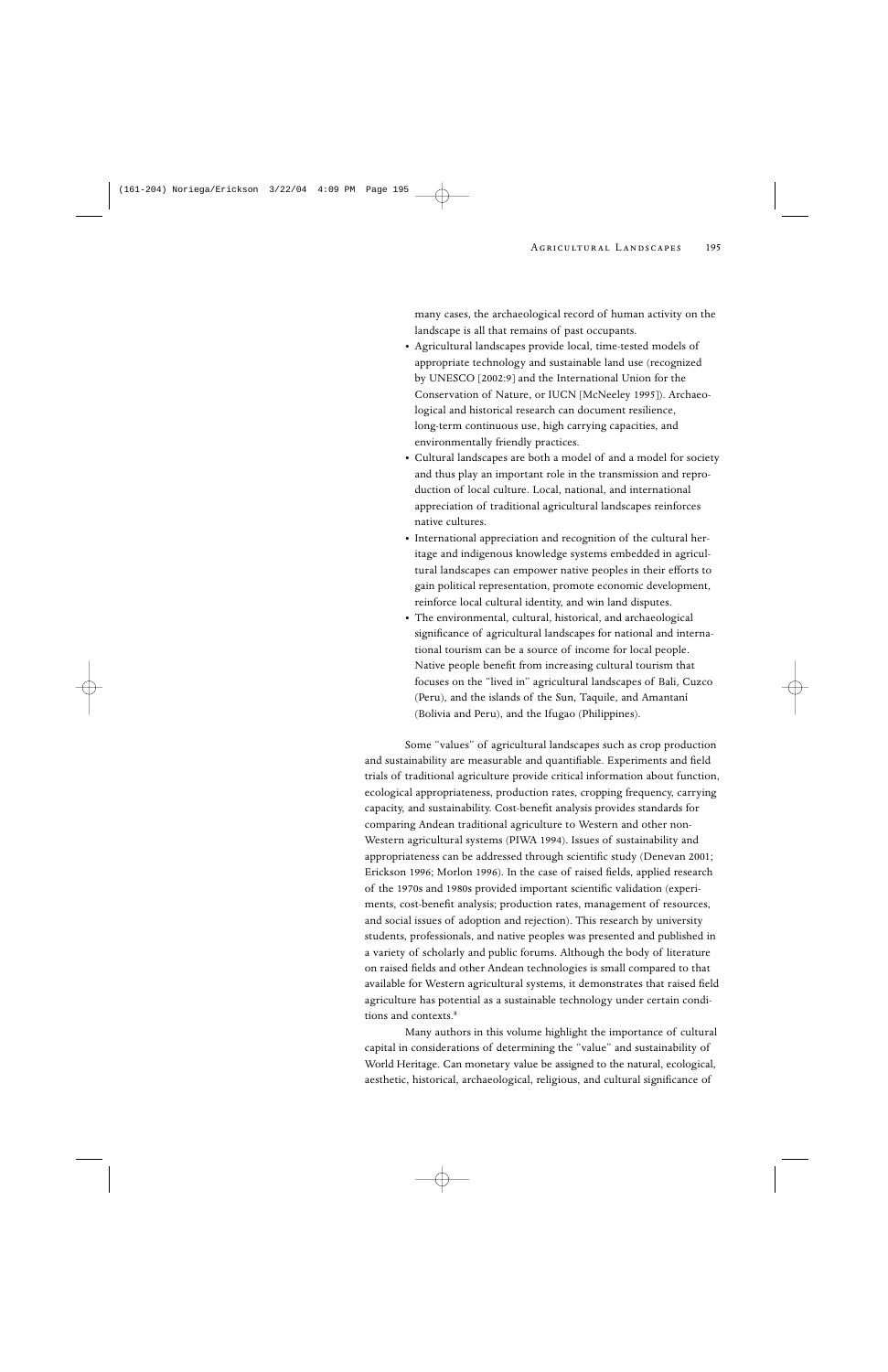an agricultural landscape discussed above? Studies of the economy of the environment and the economy of art (Throsby, this volume) show promise.

# The Interface between Sustainable Development and World Heritage

The abandonment of valuable farmland, rural to urban migration, increasing rural poverty, and the replacement of family farms by large commercial operations are significant problems throughout the developed and developing world. The causes and solutions for these phenomena are complex. Keeping people on the farm with an acceptable standard of living and putting abandoned farms back into production through sustainable development should be a major priority.

The attitudes of government and nongovernmental organizations financed by the World Bank, the International Development Bank, USAID, UNESCO, and others toward traditional agriculture often contribute to the problems. These organizations should reevaluate their current policies of imposing top-down, Western-based models of development on non-Western farmers (see also Cleere 2000:104–5). The arrogant "received wisdom" that drives contemporary development policy is often based on poor science and lack of understanding of local cultures, political economy, and historical ecology (Leach and Mearns 1996; Peet and Watts 1996). There is a long tradition in the development community of blaming environmental degradation and poverty on rural farmers. During my research in Peru and Bolivia, numerous international development projects were designed to replace "backward" traditional agriculture with Western "appropriate technology." Most projects ended in complete failure (although they were rarely officially recognized as such). The Lake Titicaca basin is a graveyard of development, a landscape littered with cracked cement-lined irrigation canals, rusted pumps, twisted windmills, and broken farm machinery, or what my colleagues Ignacio Garaycochea and Juan Palao refer to as the "archaeology of development" (Fig. 10, Color Plate 14). Development

#### *Figure 10*

The archaeology of development, 1986. The physical relicts of failed international development projects promoting capitalist-based and "appropriate technology" during the 1960s, 1970s, and 1980s at the Illpa Agricultural Experimental Station, Puno, Peru. Photo by Clark L. Erickson. *(See also Color Plate 14.)*

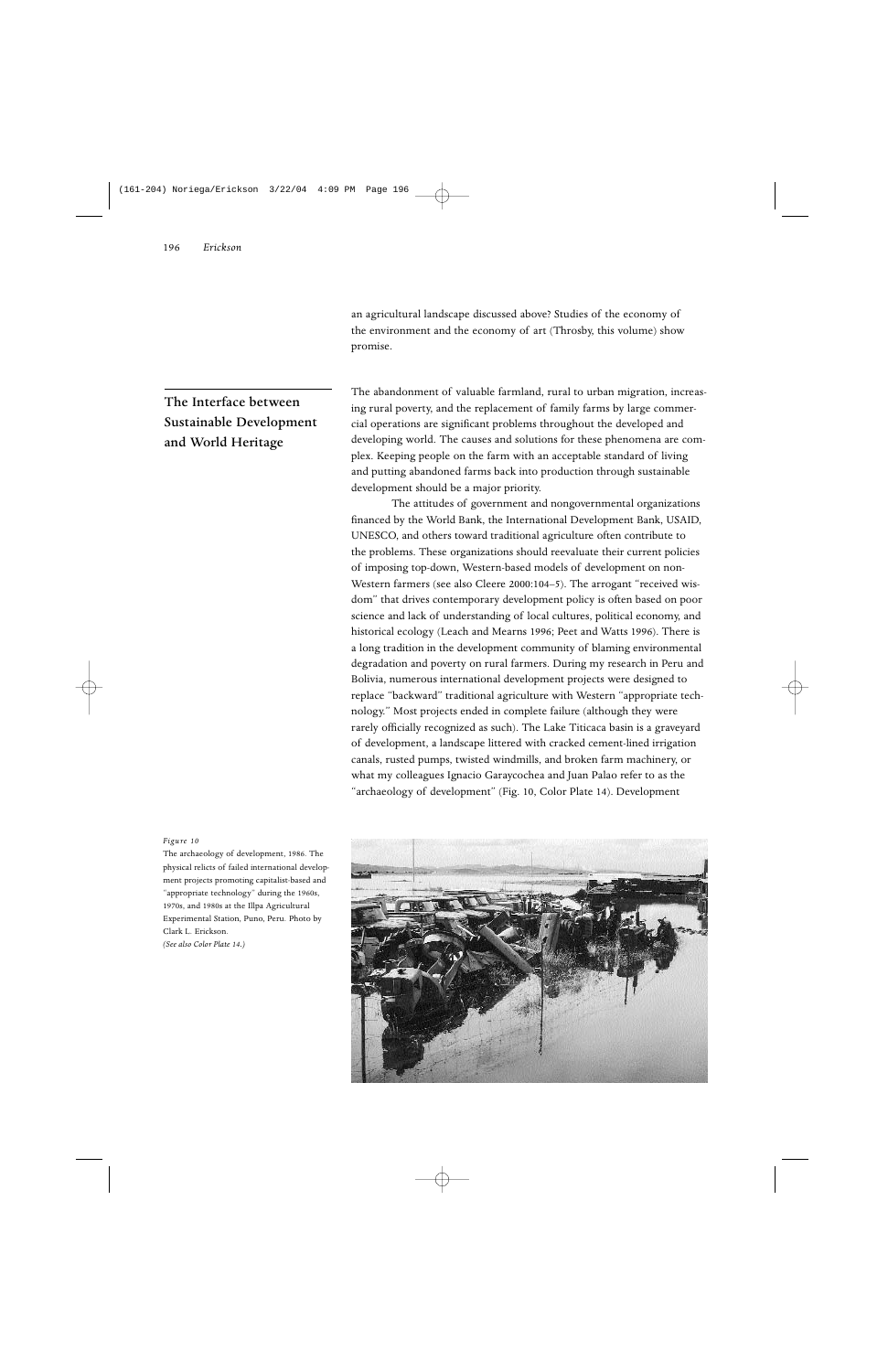projects are introduced and fail with regularity, while Andean farmers continue to rely on the tried-and-true traditional agriculture practiced by their ancestors complemented by selective innovations. Advocacy for agricultural landscapes also requires setting the record straight about the pros and cons of native technology and practices (Dupuis and Vandergeest 1996).

I am convinced that traditional agricultural technology, indigenous knowledge, and rural lifeways, past and present, provide alternative models for development of cultural landscapes if certain strategies and policies are promoted. These might include

- acquiring formal land titles for individual farmers and native communities. As Netting (1993) argues in his cross-cultural study of smallholders, private family ownership of land plots being farmed has been and is the basis of sustainable agriculture throughout the world. The best way to keep farmers on the land and reduce the massive migration to urban centers is to ensure legal titles to the land they work and provide land to those without. Ownership of plots encourages continuity of occupation, reduces risks, and encourages improvements of the land (McNeeley 1995; PIWA 1994).
- improving access to economic resources. Most farmers would benefit from access to credit and tax incentives for family land improvements and risk reduction, opening of markets for traditional crops produced on these lands, and training in cooperative organization and small business administration.
- guaranteeing social justice or an acceptable quality of life for farming peoples in developing countries. These are important but often neglected elements of the original definition of sustainable development (CIKARD 1993). Reduction of the exploitation, violence, and racism against native peoples would help to ensure the survival of traditional agricultural landscapes.
- understanding and valuing strategies of risk management practiced by native farmers that enable them to adapt their traditional agriculture to the global economy. In countering the common stereotype of traditional agriculture as primitive, backward, stagnant, and inefficient, scholars have demonstrated that many farmers are constantly adapting, transforming, and adjusting their traditional strategies to meet new demands and challenges (Denevan 2001; Morlon 1996; Netting 1993; Zimmerer 1996).

Certain resources and policies that are already in place in the development community could be shifted to encourage, promote, and improve what already works or was known to work in the past: local indigenous knowledge and farming practices. To reduce bias against traditional agricultural practices, local historical ecology, indigenous knowledge systems, agricultural ecology, archaeology, history, ethnography, and local language should be part of the standard training for extension agents and development workers. Governments and international funding agencies routinely require environmental and cultural impact studies for large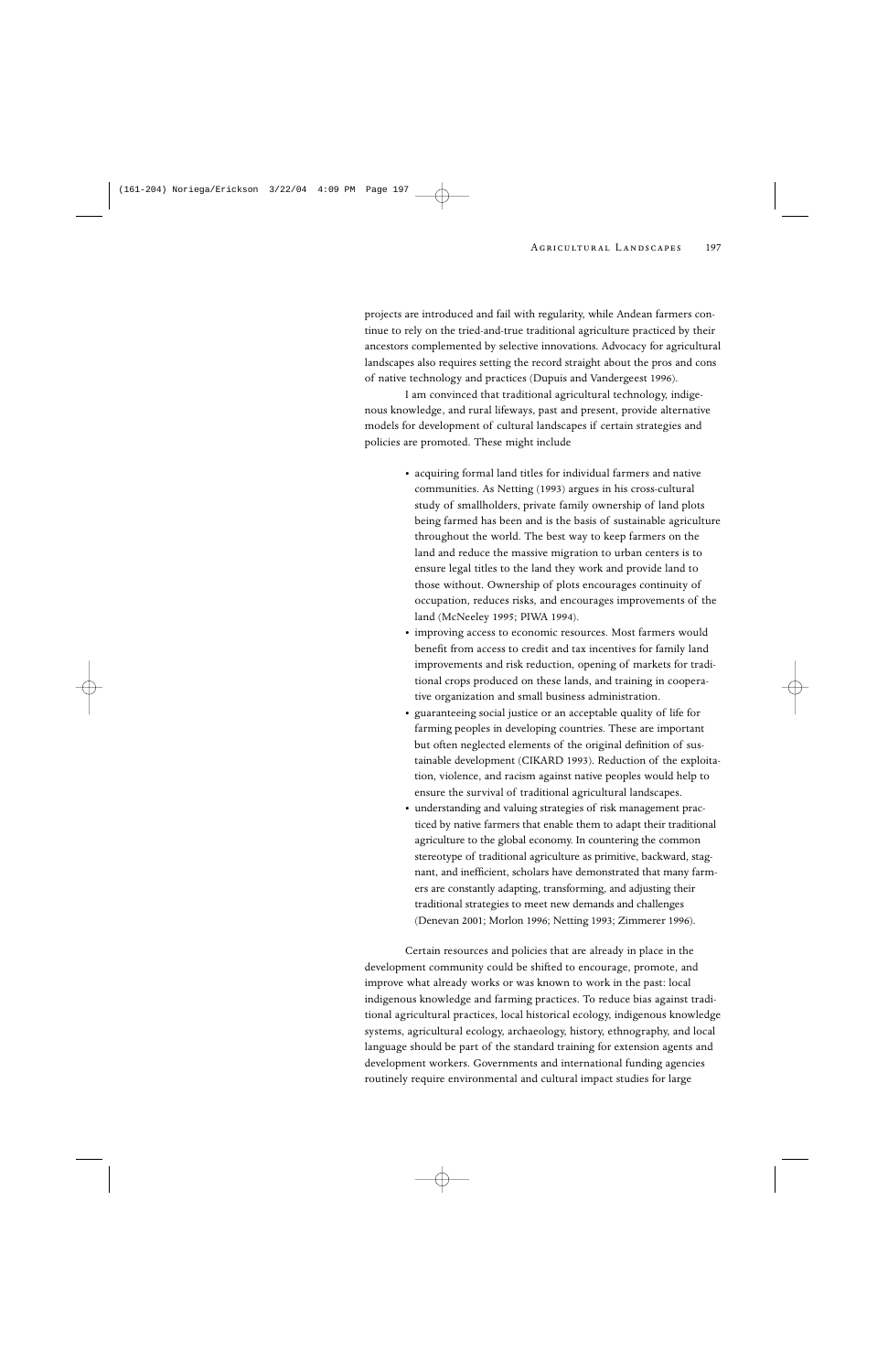development projects (pipelines, roads, urbanization, irrigation, and dams). These mitigation studies, in addition to the traditional focus on historical and archaeological sites, monuments and wilderness, could become a primary source of new information about traditional agricultural landscapes and indigenous knowledge systems.

Value and Advocacy of Traditional Agricultural Landscapes as World Heritage

Throughout his life, the anthropologist Michael Warren promoted scientific research as the best way to validate and promote indigenous knowledge systems (IKS) (Brokensha, Warren, and Werner 1980; Warren 1999). To promote scientific and global appreciation of IKS, Warren advocated its incorporation into school programs, university education, and development training, in addition to promotion through traditional media and the Internet.<sup>9</sup>

Natural science critics point out that the advantages of IKS over development based on Western scientific knowledge have not been adequately demonstrated. Others highlight the problems of transferring specific IKS to other contexts. Social scientists argue that proponents of IKS stereotype farmers as static, ahistorical, exotic, and noble savages. Despite the critique, the development community is beginning to recognize that historically contingent IKS can benefit smallholder development (e.g., McNeeley 1995; Pichón, Uquillas, and Frechione 1999; Warren 1999; Warren, Slikkerveer, and Brokensha 1999). In other cases, IKS may contribute little to sustainable development because certain historical and traditional practices may not be relevant or adaptable to the contemporary world. Some indigenous knowledge systems can be combined successfully with Western scientific knowledge (DeWalt 1999). However, traditional practices that have little relevance today may become important in the future.

The traditional agricultural landscape is the cultural context for living, historical, and archaeological indigenous belief systems. They are physically embedded in settlements, fields, walls, canals, paths, and other features of the landscape. The conservation and management of the traditional agricultural landscape is the most effective means of protecting valuable IKS.

It will take time to bring the level of recognition of cultural landscapes and the subclass traditional agricultural landscapes to that enjoyed by outstanding natural landscapes, archaeological and historical buildings, sites, and monuments. The United States and Europe have established new institutions and enacted legislation to protect cultural landscapes. Some countries, such as England, include the agricultural landscape under this umbrella of protection and management. Unfortunately, I do not foresee similar developments in Latin America in the near future. Peruvians would never allow a bulldozer on Machu Picchu but think nothing of having one pull a huge plow over pre-Columbian raised fields and terraces in the Lake Titicaca basin (which has occurred in the course of development projects sponsored by the World Bank Project, the National Agrarian University,

### Conclusion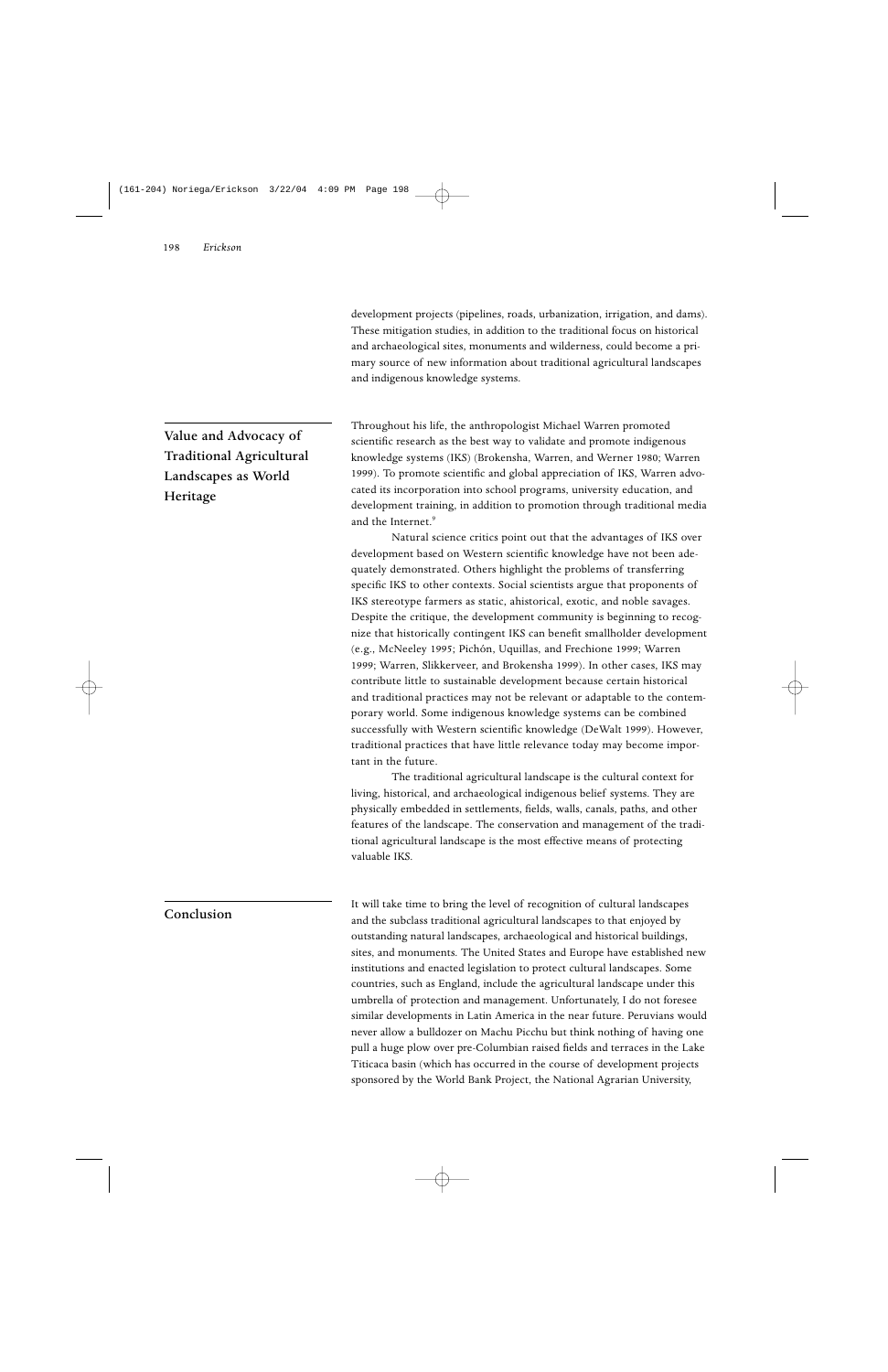and the International Experimental Station Illpa) (Erickson and Candler 1989). UNESCO and other international organizations can influence national and local policies through active recognition and promotion of agricultural landscapes as World Heritage Sites.

Raised fields are physically embedded in the Andean agrarian landscape. The complex patterning, long period of use, high productivity and population carrying capacity, and local historical and ecological appropriateness documented for raised fields and other traditional agricultural strategies on the landscape demonstrate that Andean farming (past and present) is dynamic, resilient, time tested, and sustainable under certain conditions. Because of these characteristics, Andean technologies may provide viable alternative models for development at this critical time of global warming, overpopulation, political instability, and entrenched inequality. Agricultural landscapes have tangible and intangible value for the contemporary world. I would argue that agricultural landscapes such as the raised fields of the Lake Titicaca basin are of "outstanding universal value."

The traditional agrarian landscapes throughout the Andes are threatened, and the indigenous knowledge of the farmers that created them is in danger of being lost forever. After four hundred years of neglect because of rural depopulation, the introduction of Old World crops and animals, and government policies following the Spanish conquest, these landscapes are now under threat from all sides. Poorly planned urbanization encroaches on traditional fields; mechanization of agriculture increasingly erases fragile remains of pre-Columbian fields; the demands of agribusiness, cash cropping, and cultivated pasture are driven by national and international policy, the global economy, unchecked population growth, and the imposition of Western models of development. All have taken their toll on traditional agricultural landscapes.

UNESCO can be a powerful global advocate of traditional agricultural landscapes by helping to reshape development policy that is currently biased against indigenous knowledge systems. UNESCO's present definition and conceptualization of cultural landscapes as World Heritage is inadequate to protect traditional archaeological and lived-in traditional agricultural landscapes. Adherence to the site concept limits serious consideration of traditional agriculture landscapes except where they are incidentally included within the bounds of significant monuments, buildings, sites, or natural areas.

The first step is to ensure that farmers (i.e., smallholders) who are surviving on long-farmed landscapes and using traditional sustainable technology remain there by helping to assure them of an adequate standard of living, land titles, education, access to markets, and freedom from war and violence. In most developing nations, this is a daunting task. It is much easier to maintain an occupied "continuing landscape" than to resuscitate a "relict landscape." UNESCO's formal recognition of these landscapes as World Heritage may provide the catalyst to keep farmers on the land and encourage them to put land back into use when there is evidence that it has been intensively and successfully farmed in the past.

If traditional agricultural landscapes meet the criteria of "outstanding universal value," strict priorities will have to be established. Few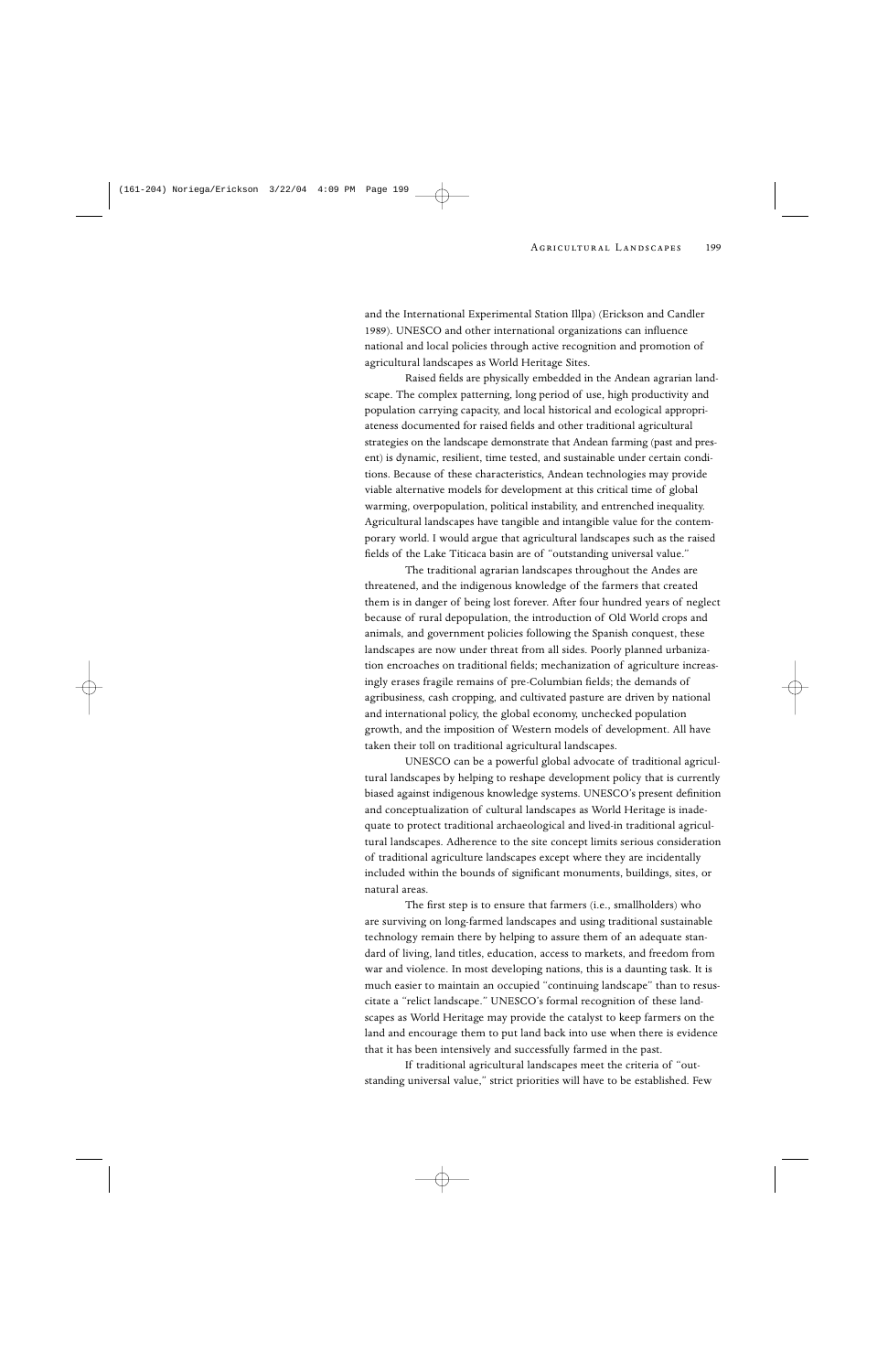would argue that all traditional agricultural landscapes deserve nomination as World Heritage Sites. Some cultural landscapes are "relict" because they failed for various reasons in the past. Some functioning traditional agricultural systems may have no place in the future. UNESCO and other agencies cannot protect, promote, support, and manage all traditional agricultural landscapes; thus a form of preservation triage is necessary. Traditional agricultural landscapes that were sustainable in the past or are still functioning today should receive priority. Many lived-in "continuing landscapes" exist because they are sustainable and can survive on their own. Farmers in some continuing landscapes are under threat from the outside world and need support. Landscapes with archaeological evidence of sustainable agricultural practices that are presently abandoned or utilized in nonsustainable ways should be studied, evaluated, and, if they meet certain criteria, protected and managed as World Heritage Sites. Priority should be given to unique agricultural landscapes that are in danger of being forever lost and those that show promise for sustaining present and future populations.

"Conservation" and "preservation" are probably the wrong terms to use when discussing a moving target such as a dynamic and complex agricultural landscape (Cook 1996). Any attempt to freeze an agricultural landscape, as a museum object or an heirloom, in some present state or moment in the past will condemn it. The goal should not be conservation or preservation but active management that involves the peoples who inhabit those landscapes. In cases in which the agricultural technology and knowledge have been lost, landscape management must draw on archaeological and historical approaches. The engineered agricultural landscapes of the Andes were produced by human agents, farmers making conscious decisions about the land for their own livelihoods and that of future generations, and represent an accumulation of landscape and cultural capital over considerable periods. The people, past and present, and the science, logic, and aesthetics of their indigenous knowledge systems must be understood and appreciated in order to effectively manage traditional agricultural landscapes. This management will require the active participation of many sectors of society.

### Acknowledgments

I wish to thank the people of the Quechua communities of Huatta and Coata for their friendship and participation in this project. The National Science Foundation and the Social Sciences Research Council provided funding for various phases of the project. CARE, the Ministry of Agriculture, and NGOs provided potato seed and other materials. Ignacio Garaycochea, Kay Candler, and Dan Brinkmeier were co-investigators on this project. We also received help from Mario Tapia, Luis Lescano, and Hugo Rodriguez. I also wish to thank Jeanne Marie Teutonico, of the Getty Conservation Institute, and Frank Matero, of the University of Pennsylvania, who were co-chairs and organizers of the Managing Change Symposium, at which I presented a version of this chapter. I learned much from discussions with conference participants.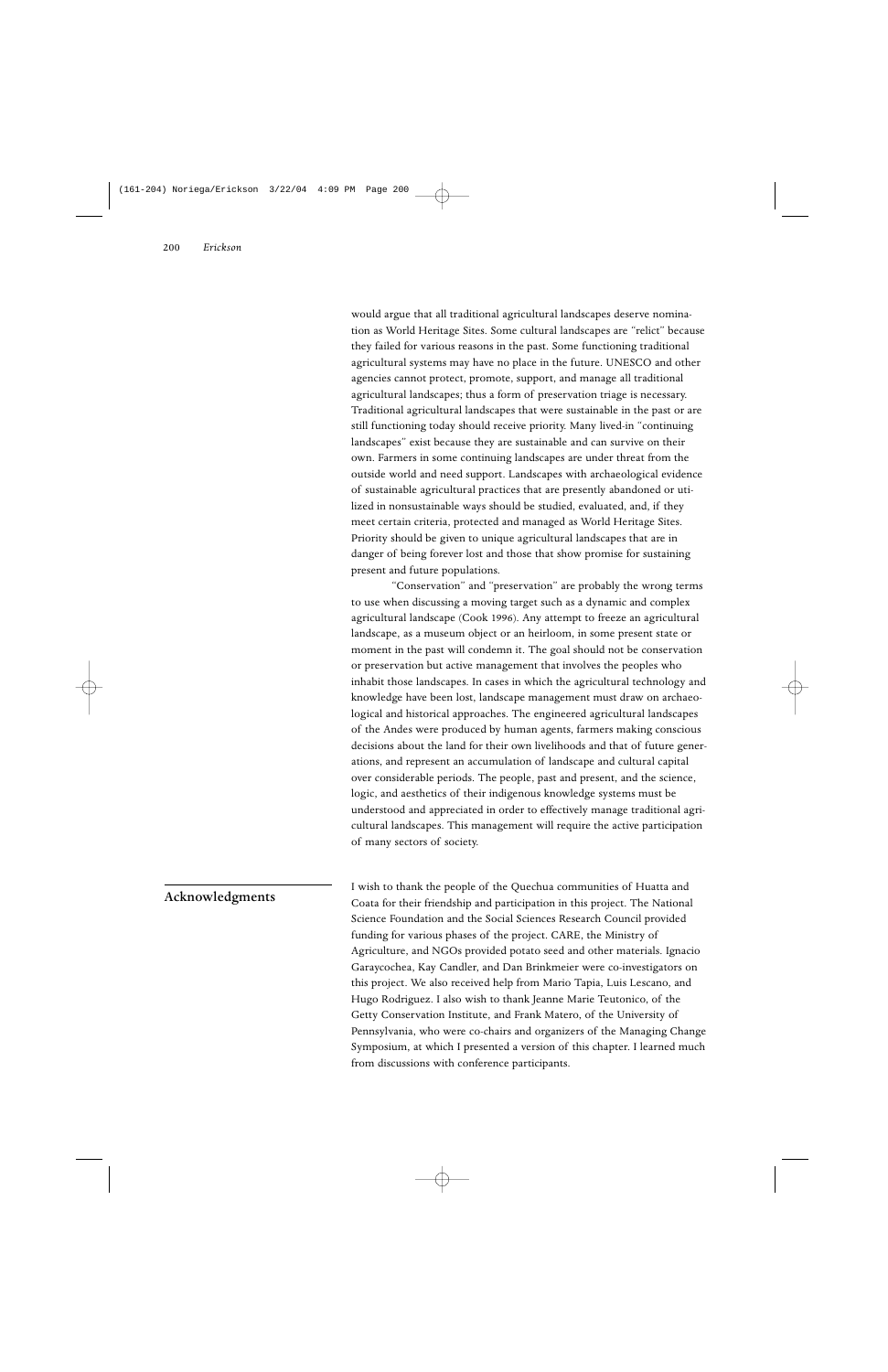#### Notes

- 1 I do not mean to imply static, culture bound, ancient, or exotic in my choice of "traditional." By "traditional," I mean local, shared, historically contingent cultural practices embedded in the land, cultural memory, and practice of everyday life. I use the term "traditional" loosely to refer to categories such as native, peasant, indigenous, smallholder, vernacular, rural, and non-Western that are common in the literature. I recognize that all of these terms are cultural constructs that invariably categorize farmers as "the other" (Dupuis and Vandergeest 1996; Pichón, Uquillas, and Frechione 1999).
- 2 I use the World Commission on Environment and Development's definition of sustainable agriculture as "development that meets the needs of the present without compromising the ability of future generations to meet their own needs" (cited in CIKARD 1993:3). Although relatively imprecise, "sustainability" connotes the maintenance of high productivity over the long run while managing and protecting local environmental resources from degradation. Sustainable development also promotes an "acceptable livelihood," with connotations of justice and equitability.
- 3 The UNESCO Web site now lists twenty-three properties as cultural landscapes. Close examination of the descriptions of the new properties reveals a continuing bias toward monuments, buildings, and sites on cultural landscapes rather than an appreciation of agricultural landscape. Similar biases can be found in edited volumes on cultural landscapes sponsored by IUCN (Lucas 1992) and UNESCO (von Droste, Plachter, and Rossler 1995). I recognize that UNESCO and IUCN are attempting to become less Euro- and Anglo-American-centric in their consideration of World Heritage (e.g., Cleere 2000; Titchen 1996).
- 4 The Rice Terraces of the Philippine Cordillera and the Agricultural Landscape of Southern Öland, Sweden, are rare examples of cultural landscapes recognized as World Heritage Sites for their agricultural importance.
- 5 A small but growing World Heritage literature recognizes the role of human activity in shaping the environment and the paradigm of New Ecology (e.g., Cook 1996; Thorsell 1995).
- 6 My colleague Ignacio Garaycochea (1988) points out that local NGOs were the primary beneficiaries of raised field rehabilitation. The influx of funding supported a new middle class in Puno, Juliaca, La Paz, that benefited from salaries, importation of four-wheel-drive vehicles, purchases of computers, telephones, and fax machines, and office rental. Local university students received funding for original agronomic research on raised fields. Professional consultants were hired to write proposals, evaluations, and reports. A large number of extension agents, computer experts, educators, videographers, mechanics, secretaries, guards, and other professionals were employed by NGOs during this period.
- 7 Chapin (1988), Kozloff (1994), Kehoe (1996), and Swartley (2000) have also written about the adoption, rejection, and abandonment of rehabilitated raised fields in Mexico and Bolivia.
- 8 The Interinstitutional Program of Waru Waru (PIWA 1994), an NGO promoting raised field agriculture in southern Peru, is an example of sound, applied research and publication. PIWA has conducted social and agronomic research in raised field agriculture, prepared guides for extension agents and farmers, funded student thesis projects, mapped potential zones for raised fields, and published more than fifteen books, in addition to working directly with farmers to rehabilitate traditional agriculture and promote indigenous knowledge.
- 9 The Web is now the best source of information on IKS, some of it written by native peoples themselves.

Ashmore, W., and B. Knapp, eds. 1999. *The Archaeologies of Landscape*. London: Blackwell.

Bender, B. 1998. *Stonehenge: Making Space*. Oxford: Berg.

Botkin, D. 1990. *Discordant Harmonies: A New Ecology for the Twenty-first Century*. New York: Oxford University Press.

Bradley, R. 2000. *Archaeology of Natural Places*. New York: Routledge.

Brokensha, D., D. Warren, and O. Werner, eds. 1980. *Indigenous Knowledge Systems and Development*. Lanham, Md.: University Press of America.

## References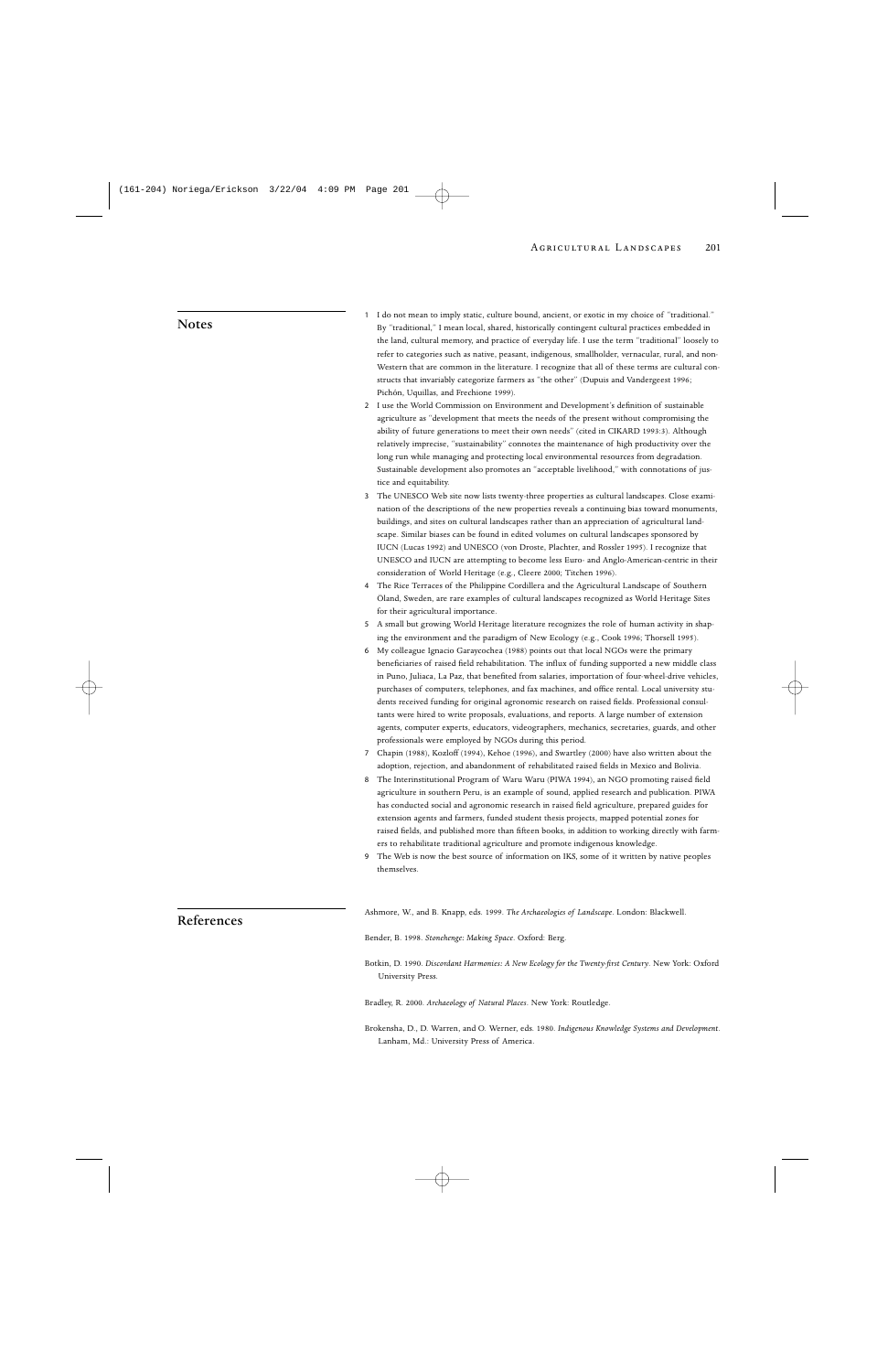- Carmichael, D. L., J. Hubert, B. Reeves, and A. Schanche, eds. 1994. *Sacred Sites, Sacred Places*. London: Routledge.
- Chapin, M. 1988. The seduction of models: Chinampa agriculture in Mexico. *Grassroots Development* 12(1):8–17.
- Church, T. 1997. Ecosystem management and CRM: Do we have a role? *Society for American Archaeology Bulletin* 15(2):25–26.
- CIKARD. 1993. Background to the International Symposium on Indigenous Knowledge and Sustainable Development. *Indigenous Knowledge and Development Monitor* 1(2):2–5.
- Cleere, H. 1995. Cultural landscapes as world heritage. *Conservation and Management of Archaeological Sites* 1:63–68.
- Cleere, H. 1996. The concept of "outstanding universal value" in the World Heritage Convention. *Conservation and Management of Archaeological Sites* 1:227–33.
- Cleere, H. 2000. The World Heritage Convention in the third world. In *Cultural Resource Management in Contemporary Society: Perspectives on Managing and Presenting the Past*, ed. F. P. McManamon and A. Hatton, 99–106. London: Routledge.
- Cook, R. E. 1996. Is landscape preservation an oxymoron? *George Wright Forum* 13(1):42–53.
- Crumley, C. L., ed. 1994. *Historical Ecology: Cultural Knowledge and Changing Landscapes*. Santa Fe, New Mex.: School of American Research.
- Denevan, W. M. 1992. The pristine myth: The landscape of the Americas in 1492. *Annals of the Association of American Geographers* 82:369–85.
- Denevan, W. M. 2001. *Cultivated Landscapes of Native Amazonia and the Andes*. Oxford: Oxford University Press.
- DeWalt, B. R. 1999. Combining indigenous and scientific knowledge to improve agriculture and natural resource management in Latin America. In *Traditional and Modern Natural Resource Management in Latin America*, ed. F. Pichón, J. E. Uquillas, and J. Frechione, 75–100. Pittsburgh: University of Pittsburgh Press.
- Dunnell, R. C. 1992. The notion site. In *Space, Time, and Archaeological Landscapes*, ed. J. Rossignol and LuAnn Wandsnider, 21–41. New York: Plenum Press.
- Dupuis, E. M., and P. Vandergeest, eds. 1996. *Creating the Countryside: The Politics of Rural and Environmental Discourse*. Philadelphia: Temple University Press.
- Erickson, C. L. 1996. *Investigación arqueológica del sistema agrícola de los camellones en la Cuenca del Lago Titicaca del Perú*. La Paz: PIWA and Centro de Información para el Desarollo.
- Erickson, C. L. 2000. The Lake Titicaca basin: A pre-Columbian built landscape. In *Imperfect Balance: Landscape Transformations in the Precolumbian Americas*, ed. D. Lentz, 311–56. New York: Columbia University Press.
- Erickson, C. L. N.d. Agricultural landscapes as monuments. Unpublished manuscript.
- Erickson, C. L., and D. Brinkmeier. 1991. Raised field rehabilitation projects in the northern Lake Titicaca basin. Unpublished report to the Interamerican Foundation, Washington, D.C.
- Erickson, C. L., and K. L. Candler. 1989. Raised fields and sustainable agriculture in the Lake Titicaca basin. In *Fragile Lands of Latin America: Strategies for Sustainable Development*, ed. J. Browder, 230–48. Boulder: Westview Press.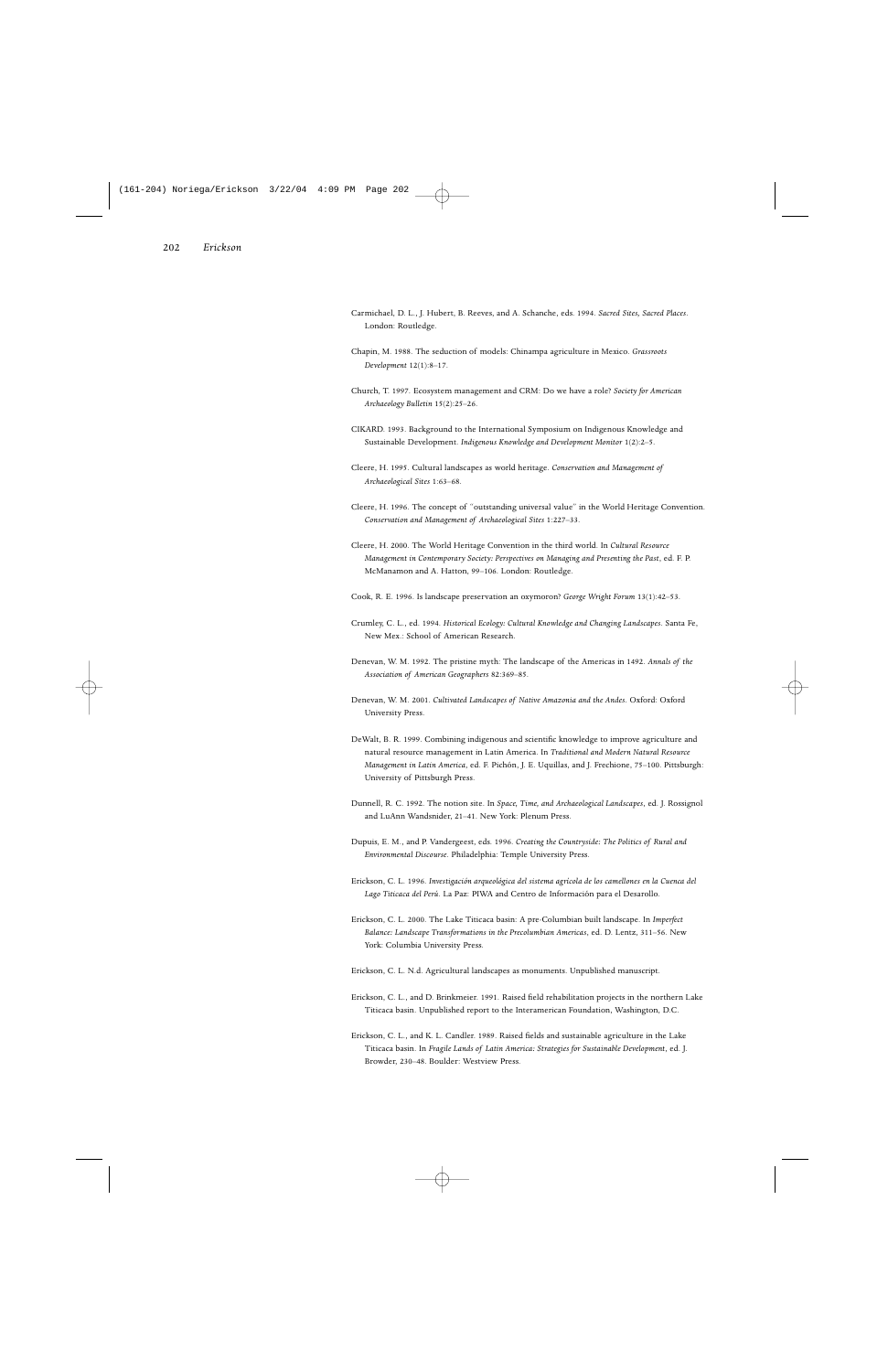- Fotiadis, M. 1992. Units of data as deployment of disciplinary codes. In *Representations in Archaeology*, ed. J.-C. Gardin and C. Peebles, 132–48. Bloomington: Indiana University Press.
- Garaycochea, I. 1988. Community-based organizations and rural development with a particular reference to Andean peasant communities. Master's thesis, Reading University, Reading, England.
- Ingold, T. 1993. The temporality of the landscape. *World Archaeology* 25(2):152–74.
- Kehoe, Alice. 1996. Participant observation with the Lakaya Centro de Madres. In *Tiwanaku and Its Hinterland: Archaeology and Paleoecology of an Andean Civilization*. Vol. 1, *Agroecology*, ed. A. L. Kolata, 231–40. Washington, D.C.: Smithsonian Institution Press.
- Kolata, A. L., O. Rivera, J. C. Ramirez, and E. Gemio. 1996. Rehabilitating raised-field agriculture in the southern Lake Titicaca basin of Bolivia. In *Tiwanaku and Its Hinterland: Archaeology and Paleoecology of an Andean Civilization*. Vol. 1, *Agroecology*, ed. A. L. Kolata, 203–30. Washington, D.C.: Smithsonian Institution Press.
- Kozloff, Robin R. 1994. Community factors in agricultural change: The introduction of raised fields in highland Bolivia. Master's thesis, University of California, Davis.
- Lansing, J. Stephen. 1991. *Priests and Programmers: Technologies of Power in the Engineered Landscape of Bali*. Princeton: Princeton University Press.
- Leach, M., and R. Mearns, eds. 1996. *The Lie of the Land: Challenging Environmental Orthodoxies in Africa*. London: James Currey.
- Lucas, P. H. C., ed. 1992. *Protected Landscapes: A Guide for Policy-Makers and Planners*. London: Chapman and Hall.
- McGlade, J. 1999. Archaeology and the evolution of cultural landscapes: Towards an interdisciplinary research agenda. In *The Archaeology and Anthropology of Landscapes*, ed. P. Ucko and R. Layton, 458–82. London: Routledge.
- McNeely, J. A. 1995. IUCN and indigenous peoples: How to promote sustainable development. In *The Cultural Dimension of Development: Indigenous Knowledge Systems*, ed. D. M. Warren, L. J. Slikkerveer, and D. Brokensha, 445–50. London: Intermediate Technology Publications.
- Morlon, P., ed. 1996. *Comprender la agricultura campesina en los Andes centrales: Perú y Bolivia*. Lima: Instituto Francés de Estudios Andinos.
- Netting, R. 1993. *Smallholders, Householders: Farm Families and the Ecology of Intensive, Sustainable Agriculture*. Stanford: Stanford University Press.
- Pari, P., P. C. Aguilar, and Z. Cutipa. 1989. Promoción de la rehabilitación de la infraestructura de waru-waru. *Waru Waru en la producción agropecuaria de las comunidades compesinas del altiplano. Agricultura Andina 1: Waru Waru*, Año 1, no. 1, 27–46. Instituto de Investigaciones para el Desarrollo Social del Altiplano-IIDSA, UNA, Puno.
- Peet, R., and M. Watts, eds. 1996. *Liberation Ecologies: Environment, Development, Social Movements*. London. Routledge.
- Pichón, F., J. E. Uquillas, and J. Frechione, eds. 1999. *Traditional and Modern Natural Resource Management in Latin America*. Pittsburgh: University of Pittsburgh Press.
- Piperno, D. R., and D. M. Pearsall. 1998. *The Origins of Agriculture in the Lowland Neotropics*. New York: Academic Press.
- PIWA. 1994. *Priorización de las Areas Potenciales para la (re)construcción de waru waru en el Altiplano de Puno*. Puno, Peru: Programa Interinstitucional de Waru Waru, INADE/PELT-COTESU.